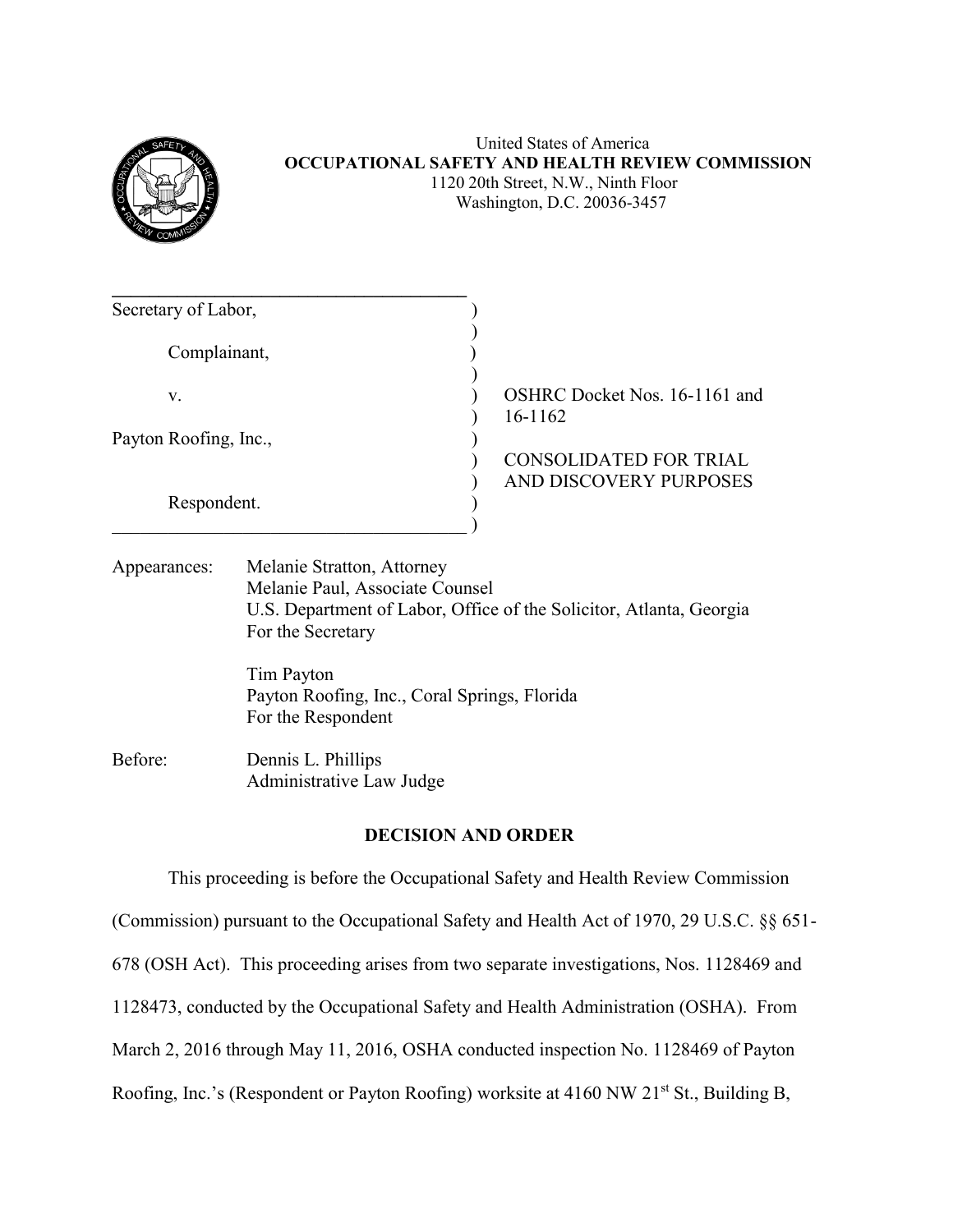Lauderhill, Florida 33313 (Building B). On May 11, 2016, OSHA issued a one item repeat citation and a two item serious citation to Respondent alleging a violation of OSHA's construction standards and proposing a total penalty of \$21,560 for the two citations. (Tr. 12- 15; Exs. 18-20). Respondent filed a notice of contest (NOC). The Commission docketed the case as Docket No. 16-1161 on July 22, 2016. The Secretary filed his complaint in Docket No. 16-1161 on July 15, 2016.

From February 29, 2016 through May 11, 2016, OSHA conducted inspection No. 1128473 of Respondent's worksite at 4160 NW 21st St., Building D, Lauderhill, Florida 33313 (Building D). On May 11, 2016, OSHA issued a two item repeat citation and a two item serious citation to Respondent alleging a violation of OSHA's construction standards and proposing a total penalty of \$32,340 for the two citations. (Tr. 12-15; Exs. 1-3). Respondent filed a NOC. The Commission docketed the case as Docket No. 16-1162 on July 22, 2016. The Secretary filed his complaint in Docket No. 16-1162 on July 15, 2016.

Respondent then failed to file a timely answer to the Secretary's complaints for either case leading to the Chief Judge issuing Orders of Default in Docket No. 16-1161 on May 12, 2017 and in Docket No. 16-1162 on May 16, 2017. Shortly thereafter, Respondent filed a letter disputing all the allegations. The Chief Judge construed Respondent's letter as answers and Motions to Set Aside Sanctions of Default in both cases. On May 22, 2017, the Chief Judge granted Respondent's Motions to Set Aside Sanctions and rescinded her Orders of Default in both cases. On May 23, 2017, the two cases were assigned to the Court for trial.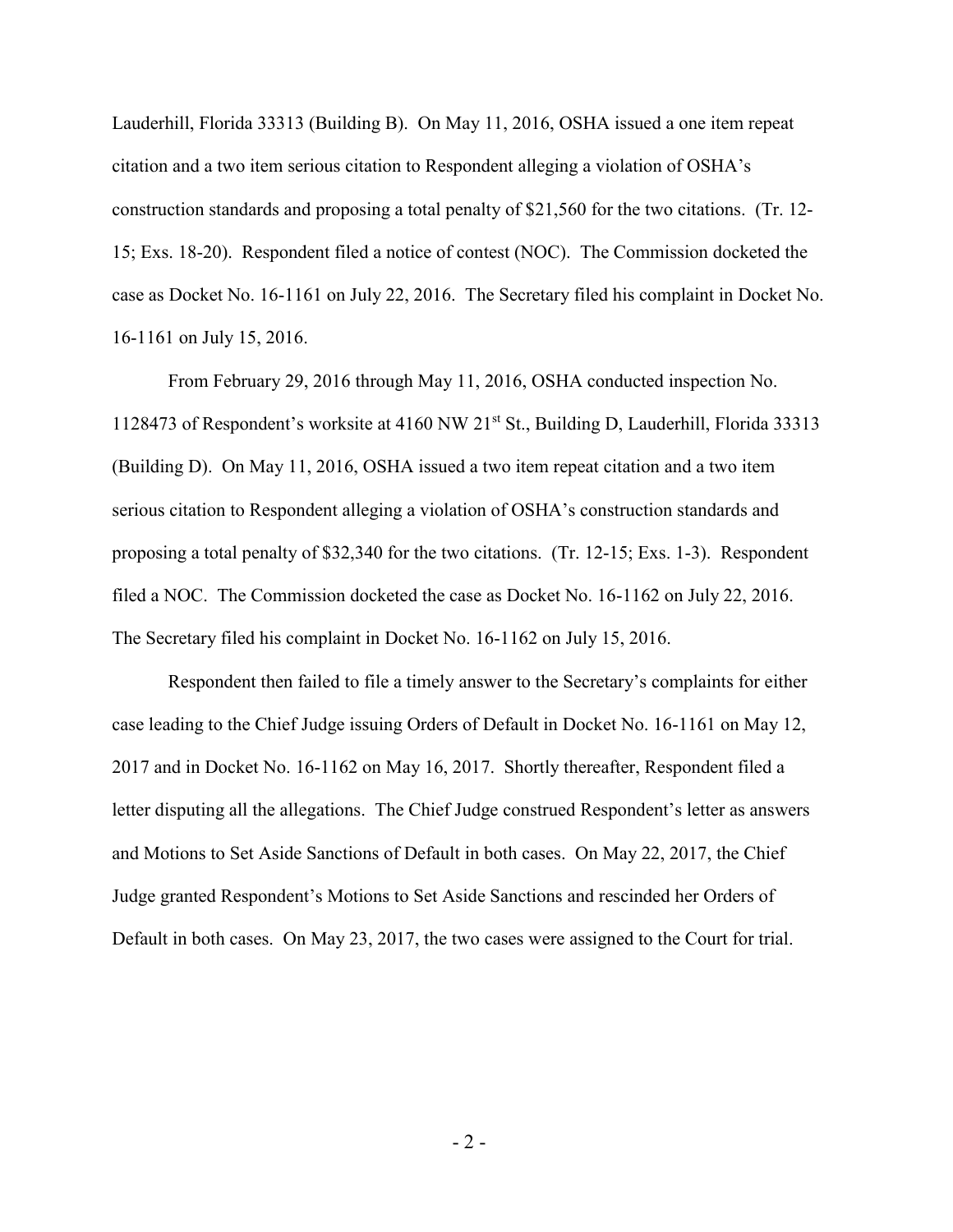On June 8, 2017, during the pre-trial scheduling conference, the Court ordered, without objection, Docket Nos. 16-1161 and 16-1162 to be consolidated for discovery and trial purposes.<sup>1</sup>

On July 6, 2017, Complainant filed its Motion to Withdraw Citation 1, Items 1a, 1b, 1d, Citation 2, Items 1 and 2, [in Docket No. 16-1162]; Citation 1, Items 2b, 2c, and Citation 2, Item 1 [in Docket No. 16-1161][Motion to Withdraw Citation Items].<sup>2</sup> The Court granted Complainant's Motion to Withdraw Citation Items at the start of the trial, without objection. (Tr. 12). A trial was held in Fort Lauderdale, Florida on July 13, 2017. At the start of the trial, Complainant also withdrew Citation 1, Item 2, without objection in Docket No. 16-1162 with the Court's permission. 3 (Tr. 11-12).

Respondent did not appear at the trial.<sup>4</sup> (Tr. 9). The Secretary filed a post-trial brief. Respondent did not file a post-trial brief. For the reasons set forth below, the Court affirms Citation 1, Item 1, which alleged a serious violation of 29 C.F.R. § 1926.501(b)(4)(i) and assesses a penalty of \$4,900; Citation 1, Item 2a, which alleged a serious violation of 29 C.F.R. § 1926.502(d)(15) and assesses a penalty of \$4,900 in Docket No. 16-1161; and Citation 1, Item 1c, which alleged a serious violation of 29 C.F.R. § 1926.502(d)(21), and assesses a penalty of \$4,900 in Docket No. 16-1162.

<sup>&</sup>lt;sup>1</sup> Respondent failed to participate in the June 8, 2017 telephone conference. Respondent also did not participate in the final pre-trial conference conducted on July 6, 2017.

<sup>&</sup>lt;sup>2</sup> The remaining citation items in Docket No. 16-1161 for trial were Citation 1, Item 1, which alleged a serious violation of 29 C.F.R. § 1926.501(b)(4)(i) with a proposed penalty of \$5,390 and Citation 1, Item 2a, which alleged a serious violation of 29 C.F.R. § 1926.502(d)(15) with a proposed penalty of 5,390. Both alleged violations occurred at Building B on March 2, 2016. (Tr. 13-14).

<sup>&</sup>lt;sup>3</sup> The remaining citation item in Docket No. 16-1162 for trial was Citation 1, Item 1c, which alleged a serious violation of 29 C.F.R. § 1926.502(d)(21) with a proposed penalty of \$5,390. The alleged violation occurred at Building D on February 29, 2016. (Tr. 11-15).

<sup>4</sup> Commission Rule 64 states that the failure of a party to appear at a trial "may result in a decision against that party." 29 C.F.R. § 2200.64(a). A failure to appear may be excused where good cause is shown, but a request for reinstatement must be made within five days of the trial. 29 C.F.R. § 2200.64(b). Respondent has made no such request. The evidence produced by the Secretary is uncontested since Respondent failed to appear at the trial, proffer any trial exhibits, or file any post-trial brief.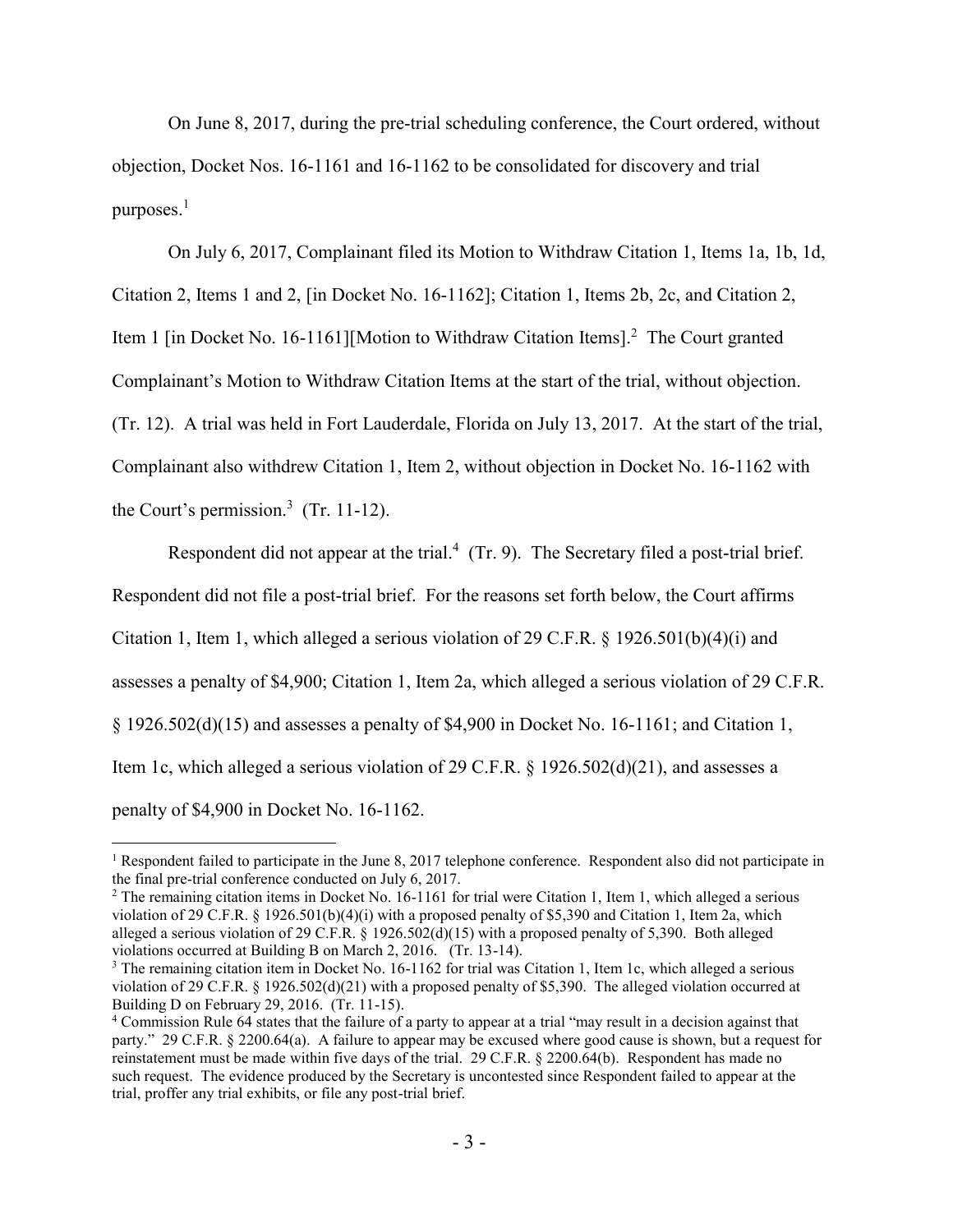#### **JURISDICTION**

The evidence establishes that, at the time of the OSHA inspections, Respondent was performing roofing work on two residential construction sites in Lauderhill, Florida. (Tr. 13). Roof repair qualifies as "construction work" which is defined as "work for construction, alteration, and/or repair, including painting and decorating." 29 C.F.R. § 1926.32(g). The construction industry affects commerce, and even small employers within that industry are engaged in commerce. *Slingluff v. OSHRC*, 425 F.3d 861, 866-67 (10th Cir. 2005); *Clarence M. Jones, d/b/a C. Jones Co*., 11 BNA OSHC 1529, 1531 (No. 77-3676, 1983). The record also establishes that Respondent had at least one employee who was working as a roofer on each of Respondent's worksites. (Tr. 31; Exs. 1 at p. 2, 2 at pp. 2-3).

Based upon the record, the Court finds that at all relevant times Respondent was engaged in a business affecting commerce and was an employer within the meaning of sections 3(3) and 3(5) of the OSH Act. The Court concludes that the Commission has jurisdiction over the parties and subject matter in this case, and Respondent is covered under the OSH Act.

### **BACKGROUND**

#### *OSHA Inspections*

#### 1. Docket No. 16-1162, Inspection No. 1128473, Building D

 $\overline{a}$ 

On February 29, 2016, an anonymous caller reported to OSHA an alleged fall protection violation at Respondent's worksite at Building D in Lauderhill, Florida. OSHA registered the complaint and dispatched Compliance Officer (CO) Gregory Rodgers to inspect the worksite located at Building D.<sup>5</sup> Upon arrival, CO Rodgers observed employees working

<sup>5</sup> CO Rodgers has been familiar with OSHA's construction safety regulations for more than 20 years, initially as a safety manager and later as an OSHA CO beginning in 2009. He has performed approximately 200 OSHA investigations, a third of which involved fall protection. He has an Associate of Science degree in environmental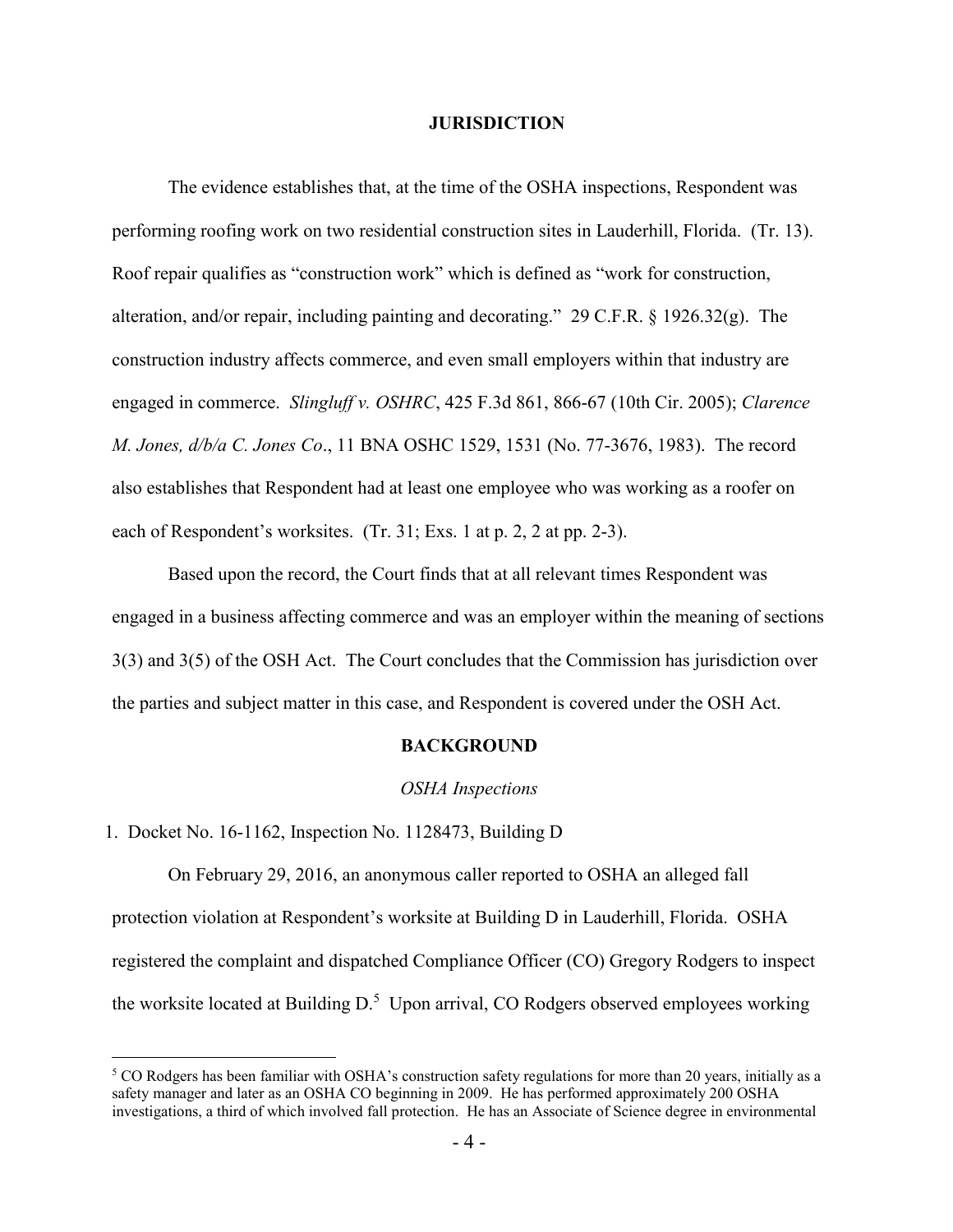on the roof of a multi-residential building appearing to be without any form of fall protection. The building was two stories high and the roofers were about  $18 - 22$  feet above the ground.<sup>6</sup> (Tr. 17-19, 27-31; Ex. 11). CO Rodgers also took photographs of the worksite. He then presented his credentials to Respondent's employees and motioned for those employees on the roof to descend. CO Rodgers spoke briefly with Max Rodriguez who said he was the supervisor (foreman) at that time. Mr. Rodriguez was in charge of directing the employees and their activities while the supervisor of record, Ronald Brown, was away from the job site. Following the brief discussion, CO Rodgers continued his investigation. He went up to the roof and took additional photographs. He also took the names of employees and interviewed them for basic information. (Tr. 34-40; Exs. 1, 3, 9-10, 18 at p. 2).

Respondent's employees, including Mr. Rodriguez, returned to their work on the roof. (Tr. 25, 31-35). CO Rodgers observed Respondent's employee, Jose Ocana, in a personal fall arrest system with two lifelines joined by a knot that was undersized and frayed with various knots and abrasions. After completing his inspection, CO Rodgers discussed his findings with Mr. Rodriguez. CO Rodgers testified that Mr. Rodriguez signed a statement claiming he knew the lifeline was defective and that Mr. Ocana had used it for the past two days. Regarding training, CO Rodgers testified that both Mr. Rodriguez and Respondent's employees stated they had received a video training, at company offices, on fall arrest systems. (Tr. 44-49; Exs. 1, at p. 3, 40).

2. Docket No. 16-1161, Inspection No. 1128469, Building B

hazardous materials management. (Tr. 20-26). The Court had the opportunity to observe CO Rodgers' demeanor while testifying at trial. The Court found CO Rodgers to be entirely credible and truthful in his testimony. <sup>6</sup> CO Rodgers used an electrical rod to make the measurements. He measured the height of the roof to be approximately 18 feet. (Tr. 29-31; Ex. 11).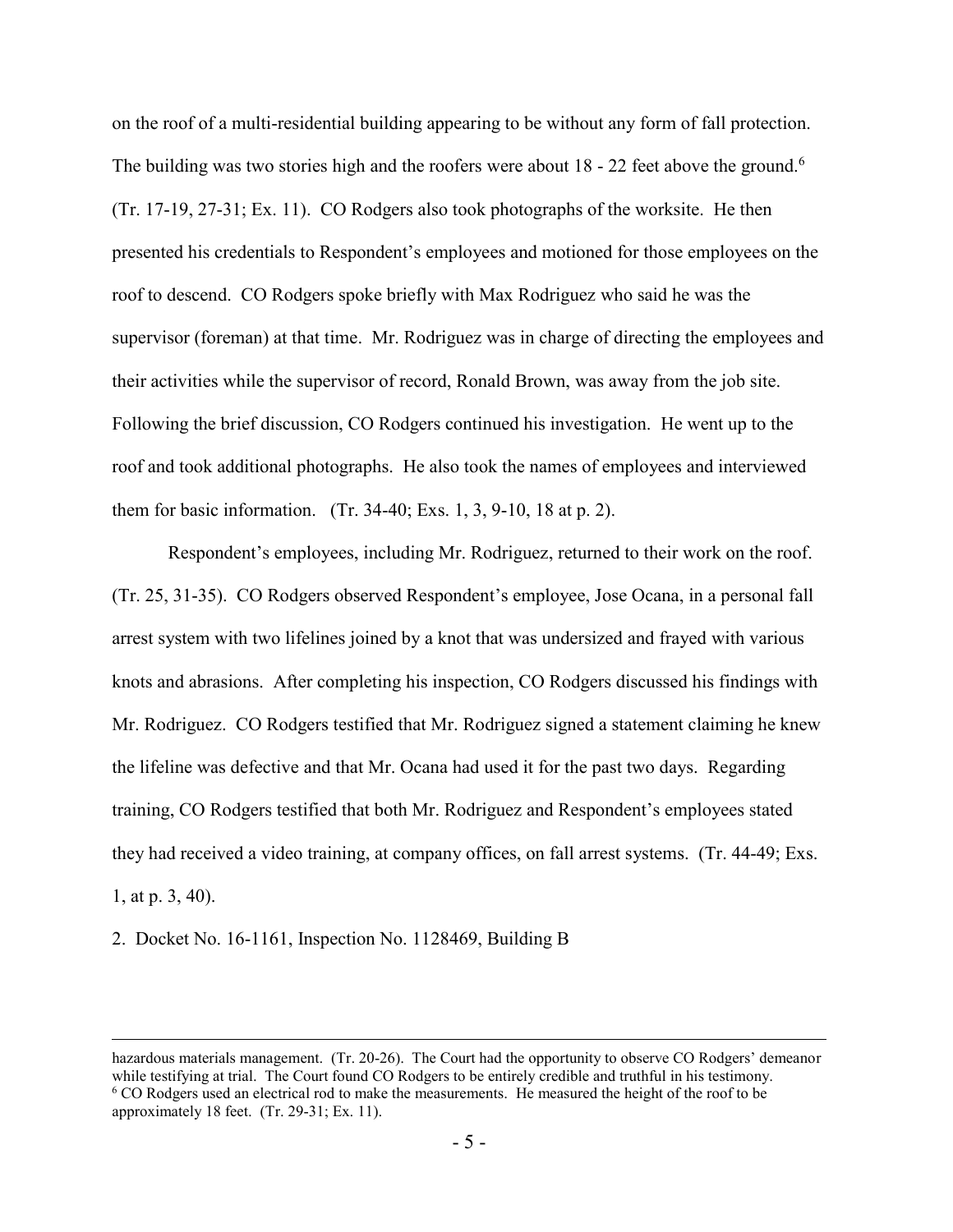On March 2, 2016, CO Rodgers returned to Respondent's worksite at Lauderhill, Florida in order to conclude his investigation of inspection no. 1128473 that he had started three days earlier. (Tr. 53). Upon arriving at Building B of the worksite, CO Rodgers observed Respondent's employees working on the roof. They appeared to be using harnesses and lifelines while placing a tape barrier around the perimeter of the roof. Buildings B and D had the same architecture, design, style, structure and dimensions as to size and height. (Tr. 53, 82).

CO Rodgers went up to Building B's roof and photographed the area while Messrs. Rodriguez and Brown were present. CO Rodgers observed two areas with holes in the roof. The first was a large hole, approximately 16 feet by 8 feet. The hole was created by Respondent's employees when they removed the roof's old plywood sheathing. The second area was a deteriorated portion that was caving in, which according to CO Rodgers, "constituted a hole." Neither of the areas surrounding the holes had been covered or surrounded by guardrails. CO Rodgers saw workers using shovels to strip the old layered roof. He also saw one of Respondent's employees, Carlos Montes, standing within 6 feet of the large hole without using any fall protection. The two areas exposed employees to a fall of 12 feet as they moved debris near the open and unguarded holes. (Tr. 53-60; Exs. 18, 28-29, 33).

While Mr. Montes failed to use any fall protection system, CO Rodgers observed two other employees, Messrs. Ocana and Hipolitan Tobia, use a fall protection system that was non-compliant with OSHA standards while working on the perimeter of the roof. CO Rodgers testified that their fall protection system was faulty because Messrs. Ocana and Tobia had

- 6 -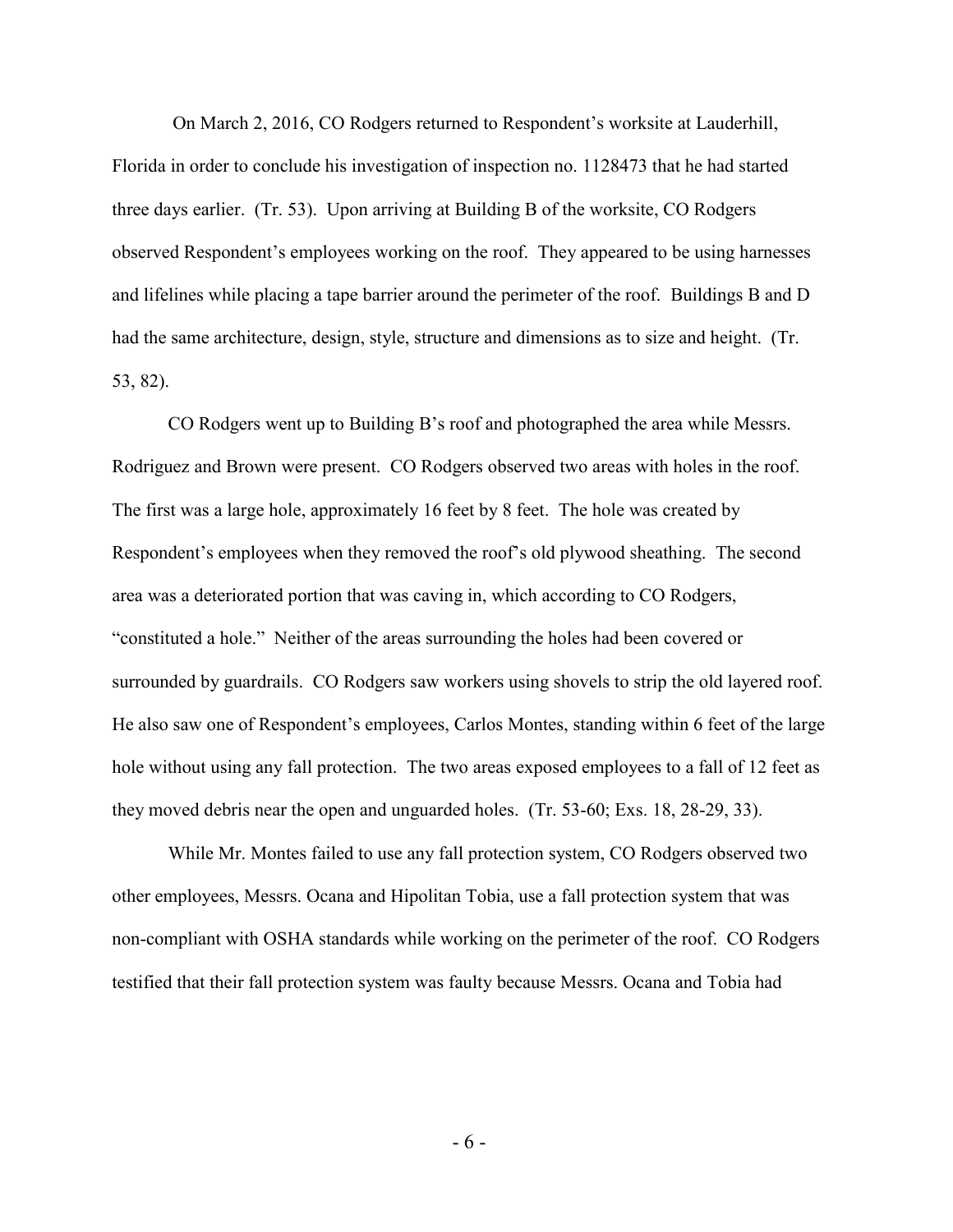improperly attached their two lifelines to a single anchorage.<sup>7</sup> The single anchorage was only intended to be used by one person. (Tr. 14, 75-79, 103; Exs. 18, 25-26).

Following the investigation, CO Rodgers discussed his findings with supervisor Brown. CO Rodgers testified that Mr. Brown acknowledged the existence of the holes, that they had been there for a few days, and employees had worked around the holes without any form of fall protection. Additionally, the user's manual was on the roof which set out the permitted uses of harnesses and anchorages. The anchor used by Respondent's employees was designed and approved for only a single user. Furthermore, CO Rodgers testified that Mr. Brown's 30 years of roofing experience should have made him aware that his employees' use of two lifelines attached to a single anchor was against OSHA standards. (Tr. 68-76, 84-89; Exs. 29, 34, 36).

Based on both of these inspections, OSHA issued the citations in these two cases to Payton Roofing on May 11, 2016.

## *OSHA Citations*

OSHA issued Respondent two citations: under Docket No. 16-1162, a one-item serious citation proposing a penalty of \$5,390; under Docket No. 16-1161, a two-item serious citation proposing a penalty of \$10,780 for a total proposed penalty of \$16,170. (Exs. 44-45, 47).

1. Docket No. 16-1162

Citation 1, Item 1c, the uninspected fall arrest system violation, alleged a serious violation of 29 C.F.R. § 1926.502(d)(21) and proposed a penalty of \$5,390. Section 1926.502(d)(21) states:

Personal fall arrest systems were not inspected prior to each use for wear, damage, and other deterioration, and/or defective components were not removed from service.

29 C.F.R. § 1926.502(d)(21).

<sup>7</sup> Messrs. Brown and Rodriguez were still on the roof at this point. (Tr. 84).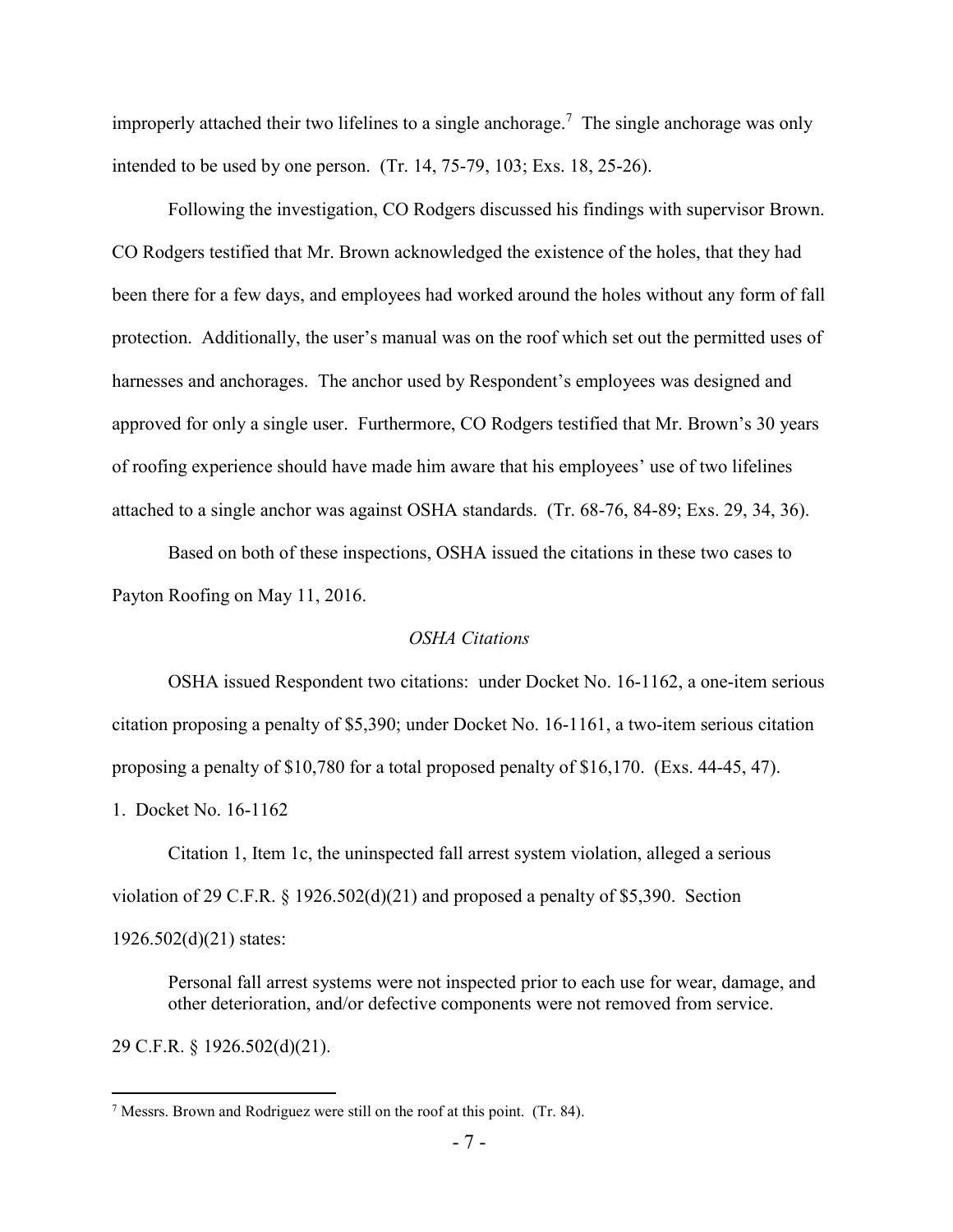The Secretary alleged that an employee was "exposed to a fall hazard of approximately

18 feet while using a defective undersized lifeline that had knots and abrasions" while

conducting roof repairs. (Ex. 44; Sec'y Br. at 5).

2. Docket No. 16-1161

Citation 1, Item 1, the unguarded floor hole violation, alleged a serious violation of 29

C.F.R. § 1926.501(b)(4)(i) and proposed a penalty of \$5,390. Section 1926.501(b)(4)(i) states:

Each employee on walking/working surfaces was not protected from falling through holes (including skylights) more than 6 feet (1.8m) above lower levels, by personal fall arrest systems, covers, or guardrail systems erected around such holes.

29 C.F.R. § 1926.501(b)(4)(i).

The Secretary alleged that Respondent's "employees were exposed to a fall hazard of

approximately 12 feet while exposed to unguarded holes in the roof sheathing while

performing roof repairs without means of conventional fall protection." (Ex. 45; Sec'y Br. at

5).

Citation 1, Item 2a, the anchorage violation, alleged a serious violation of 29 C.F.R.

§ 1926.502(d)(15) and proposed a penalty of \$5,390. Section § 1926.502(d)(15) states:

Anchorages used for attachment of personal fall arrest equipment shall be independent of any anchorage being used to support or suspend platforms and capable of supporting at least 5,000 pounds (22.2 kN) per employee attached, or shall be designed, installed, and used as follows: (i) as part of a complete personal fall arrest system which maintains a safety factor of at least two; and (ii) under the supervision of a qualified person.

29 C.F.R. § 1926.502(d)(15).

The Secretary alleged that two of Respondent's employees, Messrs. Ocana and Tobia, were "exposed to a fall hazard of approximately 18 feet while both being attached to the same anchorage that was intended for one person." (Ex. 47; Sec'y Br. at 6).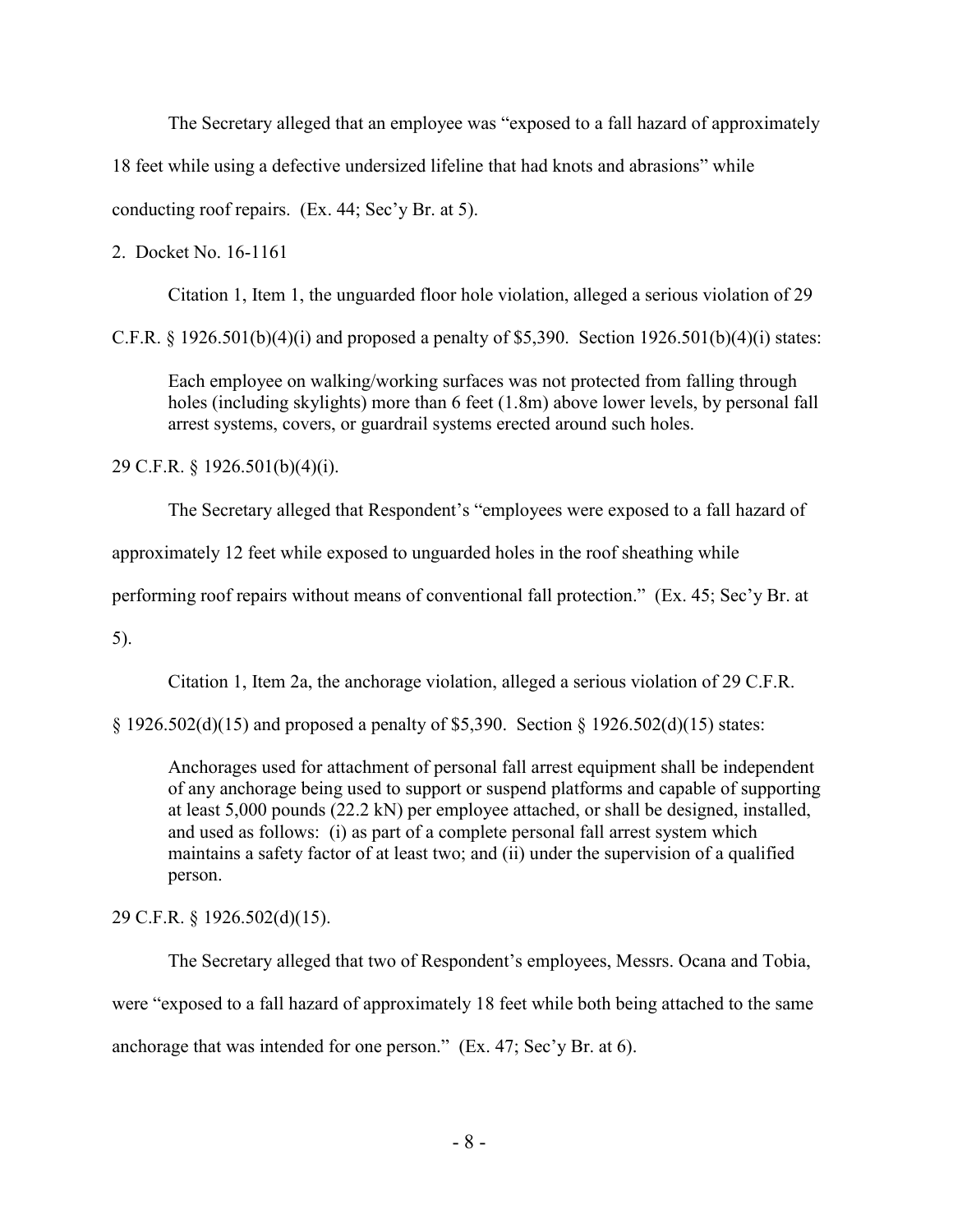#### **DISCUSSION**

To establish a violation of an OSH Act standard, the Secretary must prove by a preponderance of the evidence that: "(1) the cited standard applies; (2) the employer failed to comply with the standard; (3) the employees had access to the hazardous condition; and (4) the employer had actual or constructive knowledge of the violation." *P. Gioioso & Sons, Inc. v. Occupational Safety and Health Review Comm'n*, 675 F.3d 66, 72 (1st Cir. 2012) (citation omitted); *see also Astra Pharm. Prods*., 9 BNA OSHC 2126, 2129 (No. 78-6247, 1981), *aff'd in relevant part*, 681 F.2d 69 (1st Cir. 1982).

Exposure to the hazard requires the Secretary to show whether it is "reasonably predictable" that employees, during the course of their duties, "will be, are or have been in a 'zone of danger'." *Con Agra Flour Milling Co.*, 16 BNA OSHC 1137, 1150 (No. 88-1250, 1993), *rev'd. in irrelevant part,* 25 F.3d 653 (8th Cir. 1994).

To establish employer knowledge of a violation, the Secretary is required to show that the employer knew, or could have known, of a hazardous condition. Knowledge can be proven through actual knowledge of the hazard or constructive knowledge. Constructive knowledge requires the hazard to be "readily apparent" at the time of the violation. *Hamilton Fixture*, 16 BNA OSHC 1073, 1091 (No. 88-1720, 1993). Further, constructive knowledge can be imputed to an employer through the employer's supervisor. *Id.* at 109*; see also P. Gioioso & Sons, Inc.*, 675 F.3d at 72. If the supervisor was in close proximity to the hazard at the time the violation occurred, constructive knowledge can be imputed. *NY State Elec. & Gas Corp.*, No. 91-2897, 2000 WL 35301892, at \*12 (O.S.H.R.C.A.L.J., Oct. 17, 2000). Even if an employee has been temporarily designated as a supervisor, the employee may still be a supervisor for the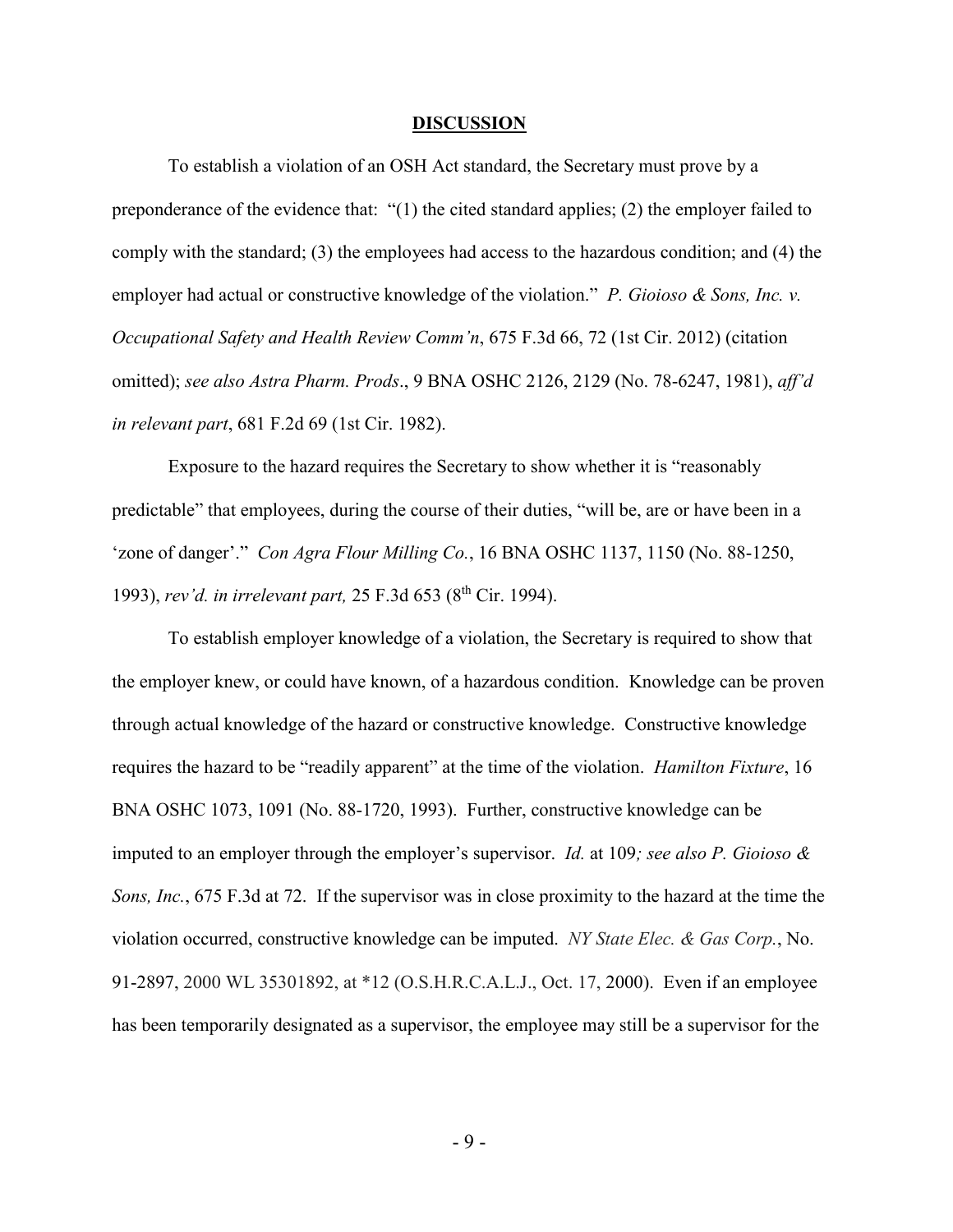purpose of imputing knowledge. *Tampa Shipyards, Inc.*, 15 BNA OSHC 1533, 1539 (No. 86- 360, 1992) (consolidated).

### **1. Alleged Violations**

### **a. Serious Citation 1, Item 1c – uninspected fall arrest system (No. 16-1162)**

The Secretary claims that Respondent violated 29 C.F.R. § 1926.502(d)(21) when its employee failed to remove a defective lifeline from use. (Sec'y Br. at 7; Ex. 44).

The record establishes that Respondent's employee, Mr. Ocana, was using a defective fall arrest system while performing roofing work on Building D. Such use exposed him to the possible danger of falling 18 feet to the ground. Mr. Ocana was using the lifeline as interim foreman, Max Rodriguez, was present on the roof. (Tr. 42-48; Ex. 44). The cited standard applies.

The record establishes that the lifeline was damaged and therefore defective for several reasons. First, the lifeline had various visible abrasions. According to CO Rodgers, these abrasions could impact the "tensile strength" of the ropes and cause the lifeline to fail. (Tr. 38- 43; Exs. 1, 9). Second, the lifeline was comprised of two pieces of rope tied together by a knot. CO Rodgers testified that the knot compromises the lifeline by reducing the strength of the rope by 50% in the event of a fall. (Tr. 34-43; Exs.1, 9). Third, one of the lifeline ropes was undersized. CO Rodgers said, "a regulation compliant lifeline should be five-eighths in diameter, and this line clearly was under five-eighths." CO Rodgers believed that the lifeline was only a half-inch in diameter. He testified that any competent, qualified person would have determined that the anchorage was not capable of supporting at least 5,000 pounds per employee attached. CO Rodgers said the lifeline should have been a single, continuous lifeline that was neither damaged nor frayed and affixed to an anchorage rated at 5,000 pounds with

 $-10-$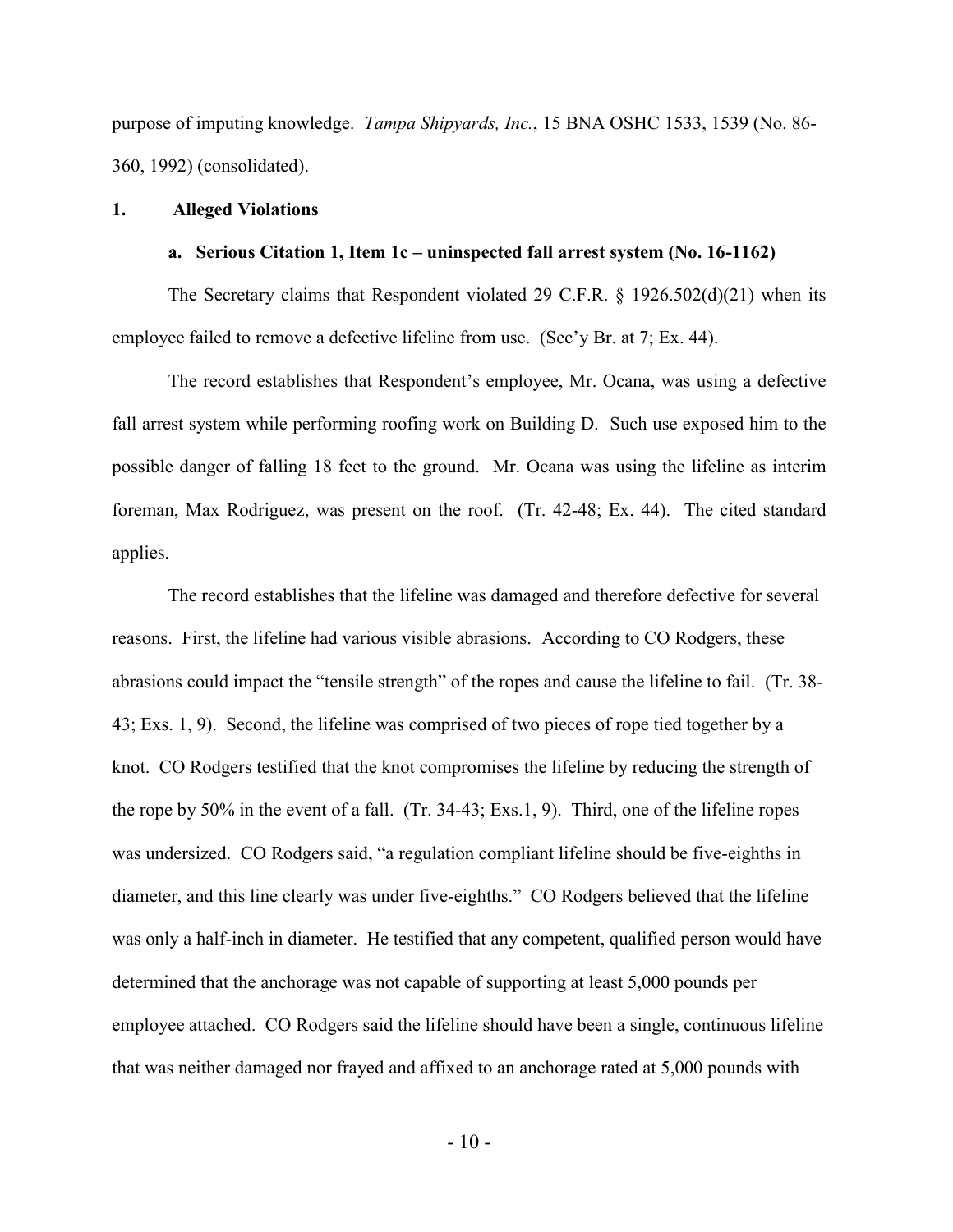either a snap hook or a termination plate. (Tr. 34-40; Exs. 1, 9-10, 18 at p. 2). These portions of the lifelines were defective, but they were not removed from service as Mr. Ocana had used the lifelines for two days. (Tr. 45-48; Ex. 1, at p. 3). CO Rodgers testified that 29 C.F.R. § 1926.502(d)(21) required "that personal fall arrest systems be inspected prior to each use for wear, damage, deterioration, and those items identified as defective be removed from service." (Tr. 42). This was not done. The standard was violated.

With regards to knowledge, CO Rodgers testified that Foreman Rodriguez told him on February 29, 2016 that he knew Mr. Ocana's lifelines were defective and "faulty." Mr. Rodriguez also told CO Rodgers that he had observed Mr. Ocana use the faulty lifelines on the roof for two days, *i.e*. February 28 and February 29, 2016. (Tr. 45-48; Exs.1, 40). As stated in the Secretary's post-trial brief, "[w]here a cited condition is "readily apparent to anyone who looked" employers have been found to have constructive knowledge." *Hamilton Fixture*, 16 BNA OSHC at 1091. Constructive knowledge has been found where the hazard is in plain view. *See Kokosing Constr. Co., Inc.,* 17 BNA OSHC 1869, 1871 (No. 92-2596, 1996) ("The conspicuous location, the readily observable nature of the violative condition and the presence of the [employer's] crews in the area warrant a finding of constructive knowledge."). *See also MCC of Fla., Inc.*, 9 BNA OSHC 1895, 1898 (No. 15757, 1981) (finding constructive knowledge when the hazard is in plain view). (Sec'y Br. at 8).

Here, Respondent had actual and constructive knowledge that its employee, Mr. Ocana, was using a defective personal fall arrest system. First, Respondent had actual knowledge of the hazard because acting foreman Max Rodriguez identified the lifeline as "faulty." (Ex. 40, p. 4). Next, Respondent had constructive knowledge of the violative condition given the obvious defects of the lifeline. Mr. Rodriguez was on the roof with Mr. Ocana, and the fact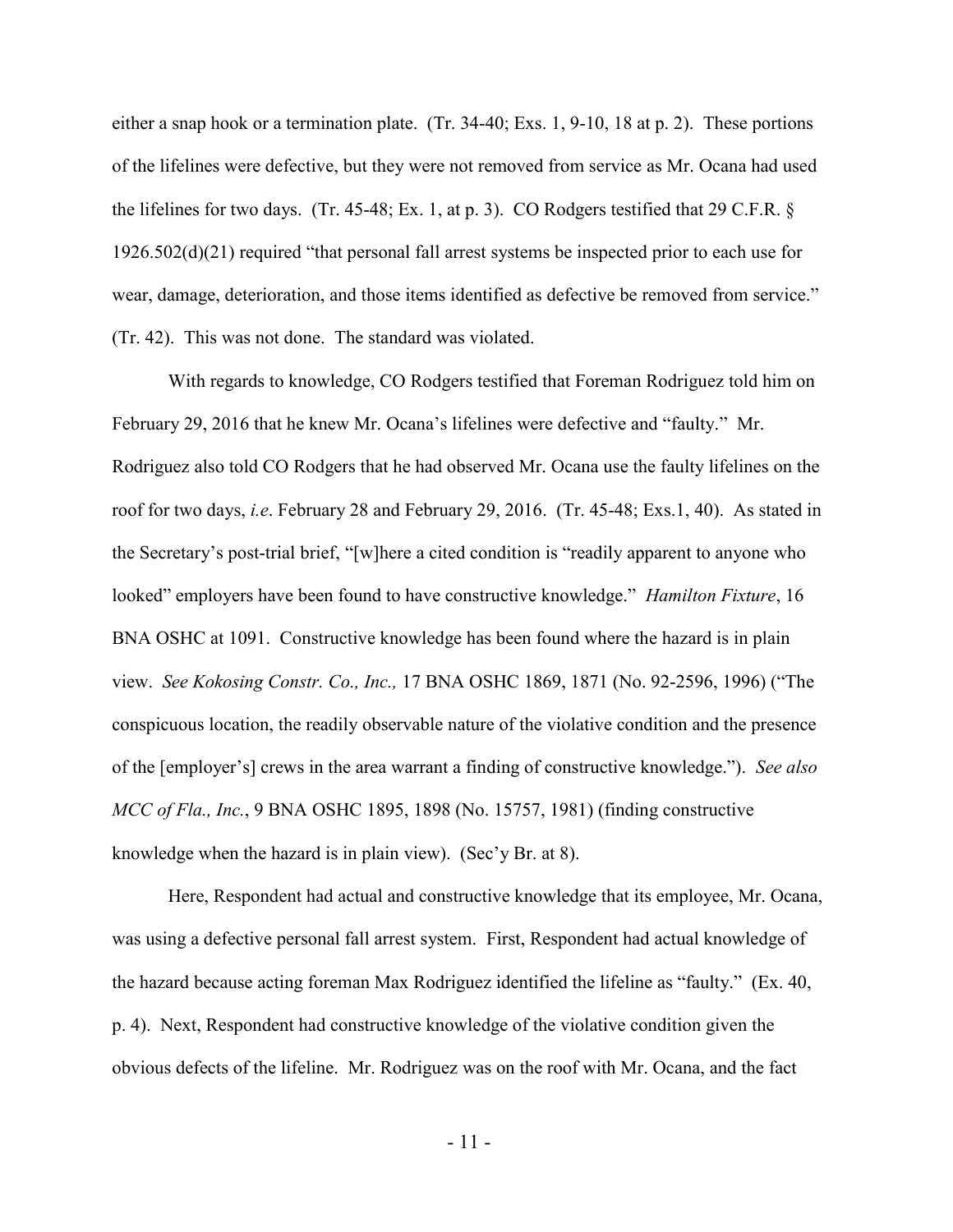that the defective lifeline was in use and plain view for two days demonstrates constructive knowledge. (Tr. 48). *See Kokosing Constr. Co., Inc.,* 17 BNA OSHC at 1871.

Knowledge has been established.

The citation is affirmed.

The Secretary characterized this citation as serious. A violation is "serious" if there was a substantial probability that death or serious physical harm could have resulted from the hazardous condition. 29 U.S.C.  $\S 666(k)$ . The Secretary is only required to show that "'an accident is possible and there is a substantial probability that death or serious physical harm could result from the accident.'" *Flintco, Inc.*, 16 BNA OSHC 1404, 1405-06 (No. 92-1396, 1993) (citation omitted).

CO Rodgers also testified that the defective lifeline used at the worksite could fail and expose the employee to a fall hazard of 18 - 20 feet to the mostly concrete surface below, resulting in injury.<sup>8</sup> (Tr. 42-44). He further testified that the probability of a failure was greater because the employee had been using the defective equipment for two days. (Tr. 49- 50; Ex. 1).

Based on the record, the court finds that a fall due to defective lifelines was possible on Respondent's worksite. The court further finds that a fall from a height of 18 feet could result in a fatality, severe injuries, or disability. (Tr. 26, 49).

The citation item is properly characterized as serious.

## **b. Serious Citation 1, Item 1 – alleged hole violation (No. 16-1161)**

<sup>8</sup> Specifically, CO Rodgers testified:

Q. Okay. And so when you say that the equipment could fail, what do you mean?

A. Well, when we examine the exhibit [9], we see that this lifeline is compromised with knots and abrasions and being undersized. [Extraneous material omitted] And – if that system had been used to arrest a fall, it is questionable that it would be -- have been effective in preventing a fall, in arresting a fall and being exposed to the anticipated forces of a fall. It could have very well failed and resulted in a fatality. (Tr. 43).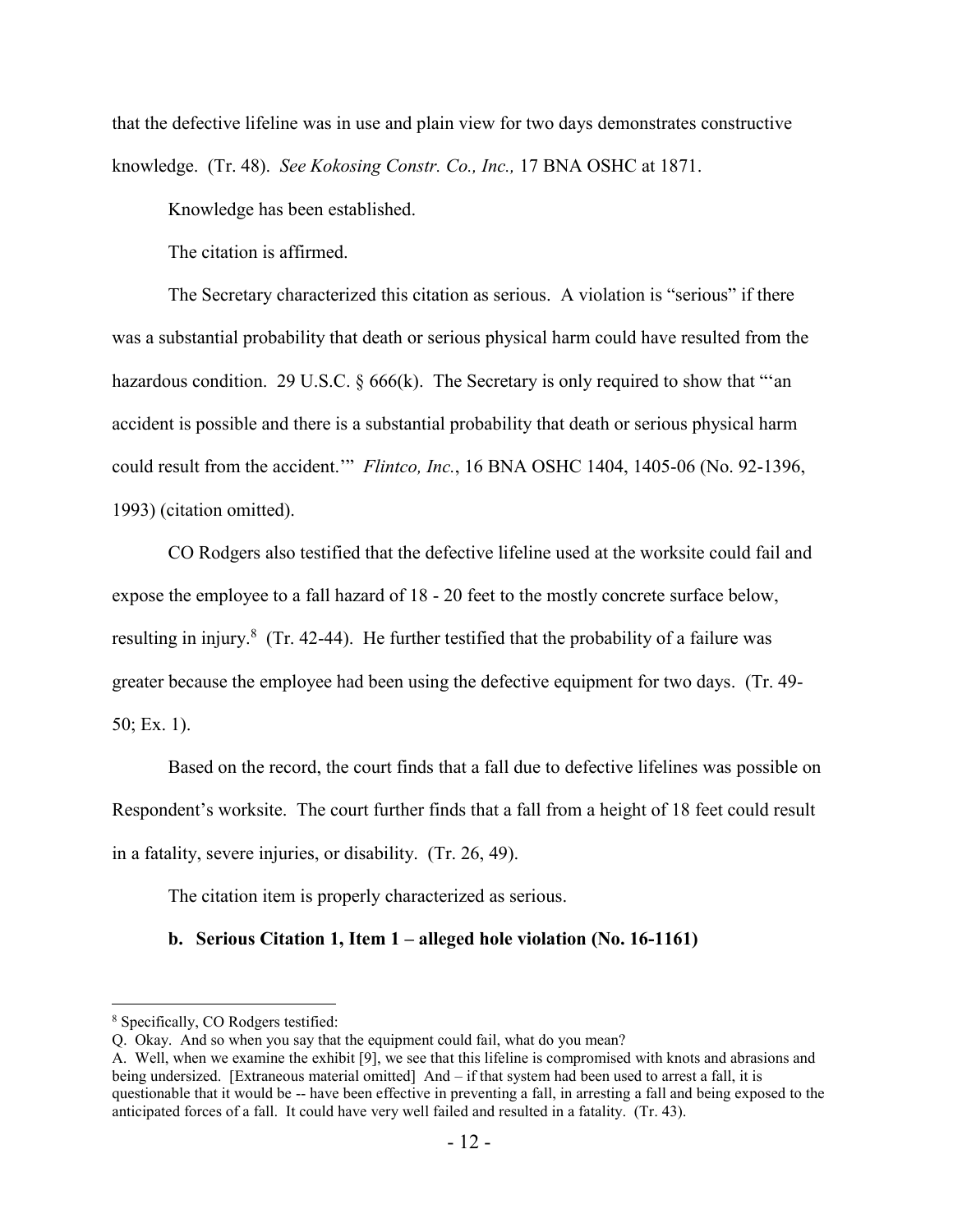The Secretary alleges Respondent violated 29 C.F.R.  $\S$  1926.501(b)(4)(i) when its employees were working in "close proximity to unguarded hole[s]," without the means of conventional fall protection, as they "removed debris from the roof of Building B."<sup>9</sup> (Tr. 68-69; Ex. 45; Sec'y Br. at 11).

The evidence establishes that Respondent's employees had created a large hole on the roof of Building B by removing the roof's sheathing. CO Rodgers photographed the large hole (Ex. 33, at "A")<sup>10</sup>, and the deteriorated portion of the roof (Ex. 28, at "A"),<sup>11</sup> which were uncovered and without guardrails erected around them to protect the employees from falling through. Further, CO Rodgers photographed employees within close proximity to the holes without proper fall protection systems. The cited standard applies. (Tr. 54-61; Exs. 28, 33, 45).

CO Rodgers testified that during his investigation seven employees were on the roof, including Messrs. Rodriguez and Brown, working around the large hole without wearing any fall protection.<sup>12</sup> The photograph at Ex. 33 shows five of the seven employees pictured on the roof not wearing any personal fall arrest systems. CO Rodgers also testified that he observed Respondent's employee, Mr. Montes, only about six feet away from the unguarded "hole" at Ex. 28, at "A", without wearing any form of personal fall arrest system. Two other employees, Messrs. Ocana and Tobia, were also observed near the "hole" at Ex. 28, at "A", using personal fall arrest systems. But the use of such systems was faulty because they had improperly

<sup>&</sup>lt;sup>9</sup> CO Rodgers testified that 29 C.F.R. § 1926.501(b)(4)(i) required "[t]hat each employee on a walking/working surface be protected from falling through holes, including skylights, when there's a fall of more than six feet be protected with either a personal fall arrest system, covers or guardrail system around each hole." (Tr. 69-70).  $10$  CO Rodgers testified that the large hole could also be considered separate holes because the roof joists actually separated the hole into multiple holes. (Tr. 95; Exs. 28, 3-34).

<sup>&</sup>lt;sup>11</sup> CO Rodgers testified that the diameter of the "hole" at Ex. 28, at "A", was roughly 4 feet. He said the plywood there was "[d]ecayed and its structural integrity is such that it would not support the weight of an employee." He also said that the area "appears to be deteriorated and caving in in the roof sheeting area, which would constitute the hole." (Tr. 61-62, 96-97; Ex. 28, at "A").

<sup>&</sup>lt;sup>12</sup> Other employees seen on the roof included Messrs. Tobias, Ocana, Montes, and Tobia. (Tr. 92-93; Ex. 18).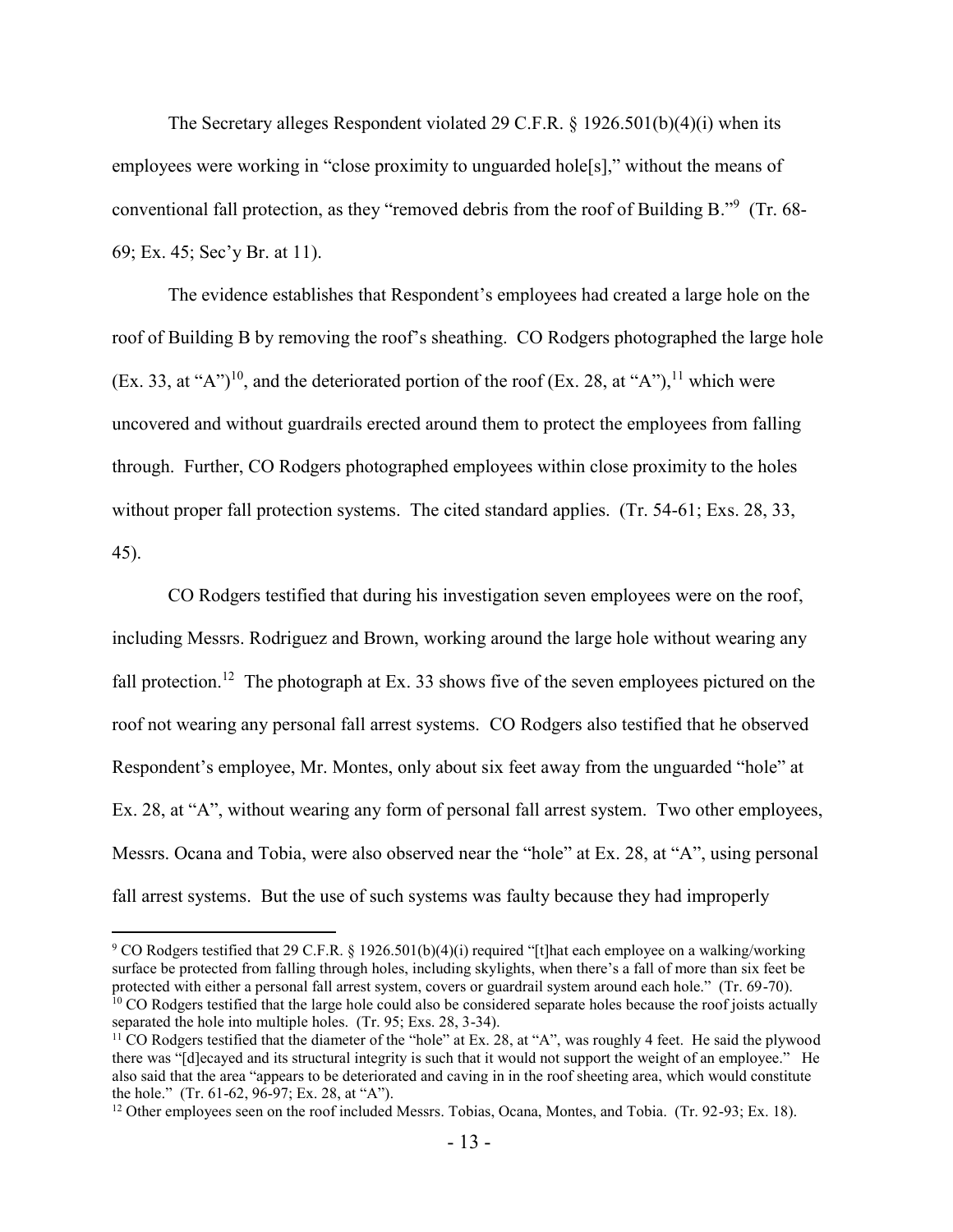attached their two lifelines to a single anchorage. (Tr. 59-68; Exs. 28-29, 33, 40; Sec'y Br. at 11). Respondent violated the standard.

The Court finds that employees were exposed to the hazard. Employees working and walking on the roof had access to the unguarded holes. First, CO Rodgers testified that he personally observed an employee walking by an unguarded hole. (Tr. 60). Second, Mr. Montes was standing approximately six feet away from an unguarded section of the deteriorated roof without wearing fall protection. (Tr. 62-65; Ex. 28). He was working within the "zone of danger" of the hazardous condition. *Con Agra Flour Milling Co.,* 16 BNA OSHC at 1150. Third, the employees on the roof had access to the unguarded holes because they were working directly beside and around the unguarded hole and deteriorated roof section. CO Rodgers testified that the workers were walking around the roof as they removed portions of old roof, including the plywood sheathing and roof membrane, and piling the debris on the roof. (Tr. 56–58). He also said that he observed portions of the removed roof piled beside the unguarded hole. (Ex. 33, at "C" and "D"). The Court finds that it is "reasonably predictable" that the workers walked past the unguarded hole and deteriorated roof section to have placed the debris and trash directly beside the unguarded hole. *Id.* (Sec'y Br. at 12).

Respondent's failure to use proper personal fall arrest systems near uncovered and unguarded holes exposed employees to a fall of 12 feet to the floor below. The decayed portion of the roof had a diameter of at least 4 feet, with two openings estimated to be one to two feet long by four to six inches wide and two feet long by two to three inches wide. Together, the Court finds that the decayed portion of the roof and the two openings constituted a hole,<sup>13</sup> or holes, within the meaning of 29 C.F.R. § 1926.501(b)(4)(i). The Court further

<sup>&</sup>lt;sup>13</sup> 29 C.F.R. § 1926.500(b) defines a "hole" and says "it means a gap or void 2 inches (5.1 cm) or more in its least dimension, in a floor, roof, or other walking/working surface."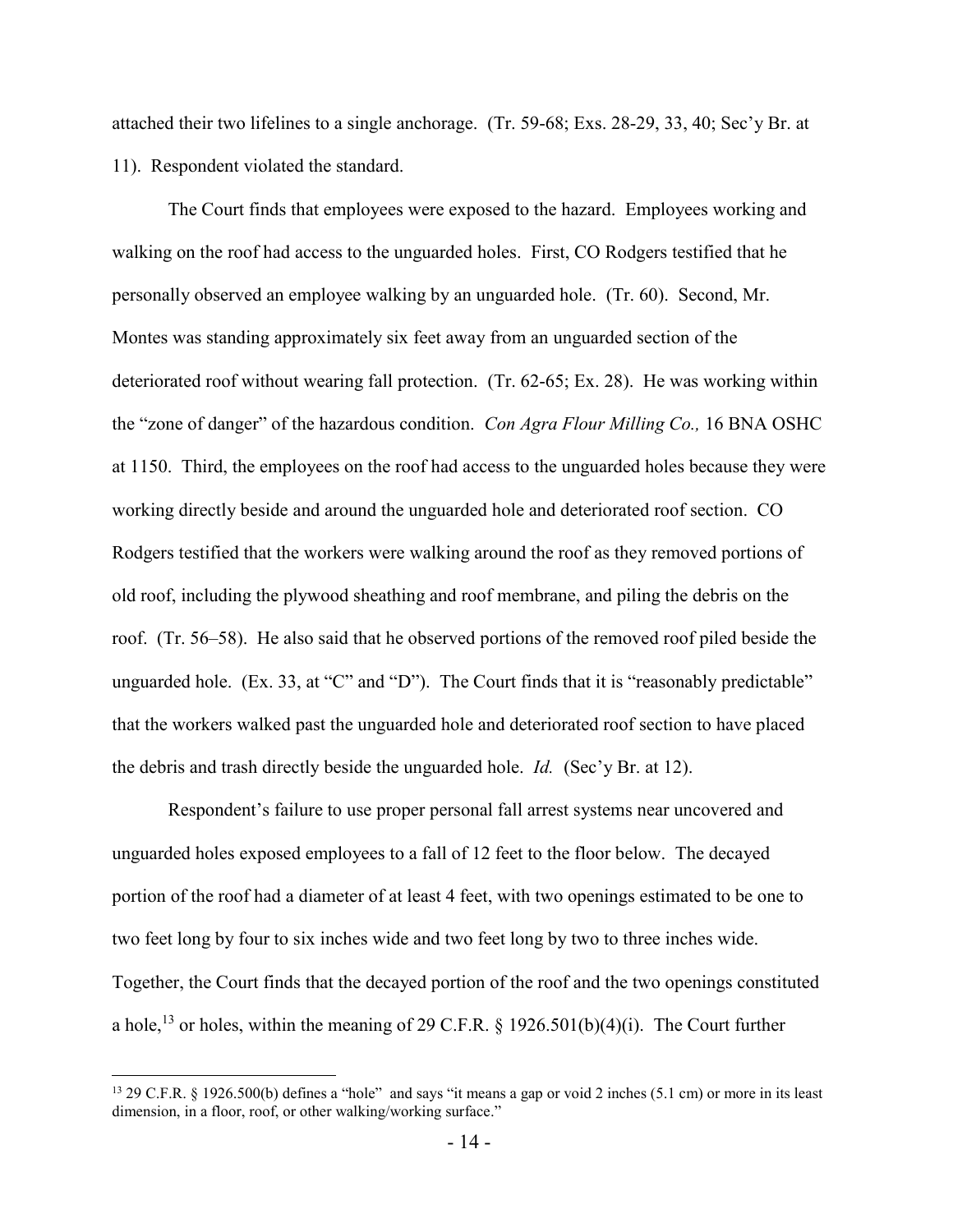finds that the hole at Ex. 28, at "A", constituted a hole that was required to be guarded and protected from falling under the OSHA standard at 29 C.F.R. § 1926.501(b)(4)(i). The Court also finds that one of Respondent's employees could have fallen through these holes. These holes presented a hazard to Respondent's employees. Respondent's employees were exposed to the hazard. In *Monahan & Loughlin, Inc.,* 15 BNA OSHC 1086 (No. 89-1524, 1991), a serious violation of 29 C.F.R. § 1926.500(b)(1) was established when an employee was injured after falling through a hole that was "estimated to be  $1 \frac{1}{2}$  feet by  $1 \frac{1}{2}$  feet." *Id.* Similarly, in *Ultra Commercial Interiors, Inc.,* 23 BNA OSHC 1826 (No. 10-1645, 2011), serious violations of 29 C.F.R. §§ 1926.502(i)(3) and 502(i)(4) were affirmed when an employee fell 16 feet through a hole approximately 2 feet wide by 6 feet long. *Id.,* at 1827-30. (Tr. 59-64, 96-98; Ex. 28).

With regards to knowledge, CO Rodgers testified that Supervisor Brown had been on the roof while employees moved debris near the large hole. CO Rodgers testified that Mr. Brown admitted that the "workers worked around the holes" for the past two days, "without any form of fall protection." Mr. Brown also told CO Rodgers that both he (Mr. Brown) and Mr. Rodriguez had observed Respondent's employees on the roof working around and in close proximity to the holes without any means of fall protection. The larger hole was approximately 16 feet by 8 feet meaning it was large enough where Mr. Brown should have been aware of the hazard it presented. Knowledge has been established. (Tr. 67-74; Exs. 18, 29).

The citation is affirmed.

The Secretary characterized this citation as serious. A violation is "serious" if there was a substantial probability that death or serious physical harm could have resulted from the

 $-15 -$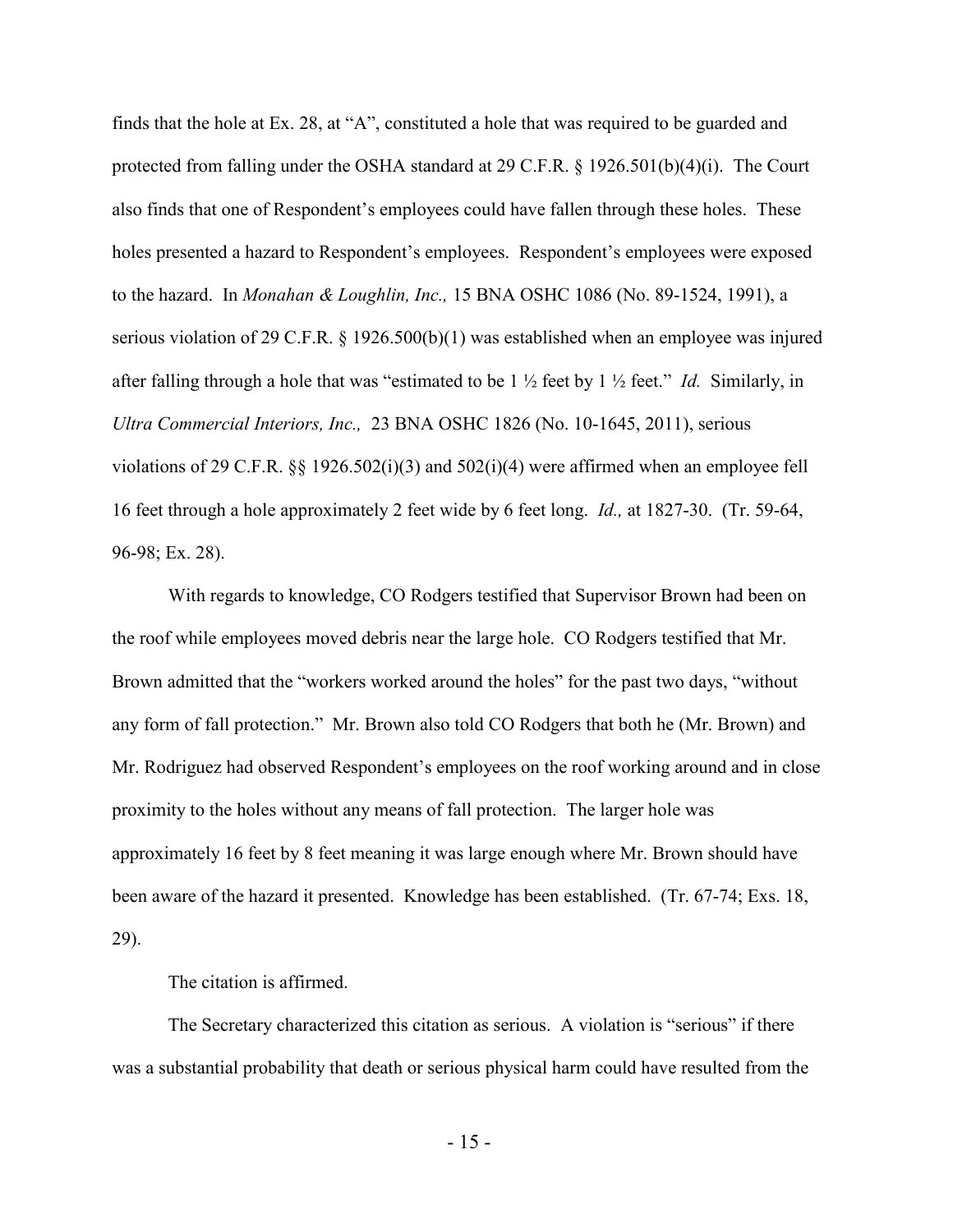hazardous condition. 29 U.S.C.  $\S 666(k)$ . The Secretary is only required to show that " 'an accident is possible and there is a substantial probability that death or serious physical harm could result from the accident.' " *Flintco, Inc.*, 16 BNA OSHC at 1405-06.

Based on the record, the Court finds that a fall through holes, that were not covered or guarded, was possible on Respondent's worksite. The court further finds that an unprotected fall through a hole, 12 feet above the ground, could result in severe injuries, temporary or permanent disability, or death.<sup>14</sup>

The citation item is properly characterized as serious.

## **c. Serious Citation 1, Item 2a– alleged anchorage violation (No. 16-1161)**

The Secretary claims the Respondent violated 29 C.F.R. § 1926.502(d)(15) when two of Respondent's employees, wearing personal fall arrest systems, had improperly attached two lifelines to a single anchorage.<sup>15</sup> (Tr. 88; Ex. 47; Sec'y Br., at 13).

The evidence shows that Respondent's employees implemented a personal fall arrest system with an anchor. The system was used under the supervision of a qualified person, supervisor Brown. The cited standard applies.

CO Rodgers testified that he observed two of Respondent's employees, Messrs. Ocana and Tobia, using two lifelines attached to a single anchorage.<sup>16</sup> According to CO Rodgers, the employees had been using this method for two days. CO Rodgers further observed a user manual entitled "Full Body Harness User Instructions" at Respondent's worksite. The manual

<sup>&</sup>lt;sup>14</sup> CO Rodgers testified that "fatalities, disabling injuries, [and] permanent disability" often occur as a result of unguarded holes. (Tr. 27, 70).

<sup>&</sup>lt;sup>15</sup> CO Rodgers testified that the standard at 29 C.F.R. § 1926.502(d)(15) "requires that anchorages that are used for attachment for fall arrest systems be capable of supporting at least 5,000 pounds per employee attached and designed and installed with a safety factor of at least 2." He further said that the standard "protects against falls that an employee could experience if the anchorage is not rated and approved and used in accordance with manufacturer's instructions and the application of the standard. In the event of a failed anchorage, it would not arrest the fall of the employee and could result in a death." (Tr. 88).

<sup>&</sup>lt;sup>16</sup> The photographs at Exs. 25 and 26 show a nail-on type anchorage with two snap hooks and lifelines running from Messrs. Ocana and Tobia attached to one anchor point. (Tr. 75-79; Ex. 25-26).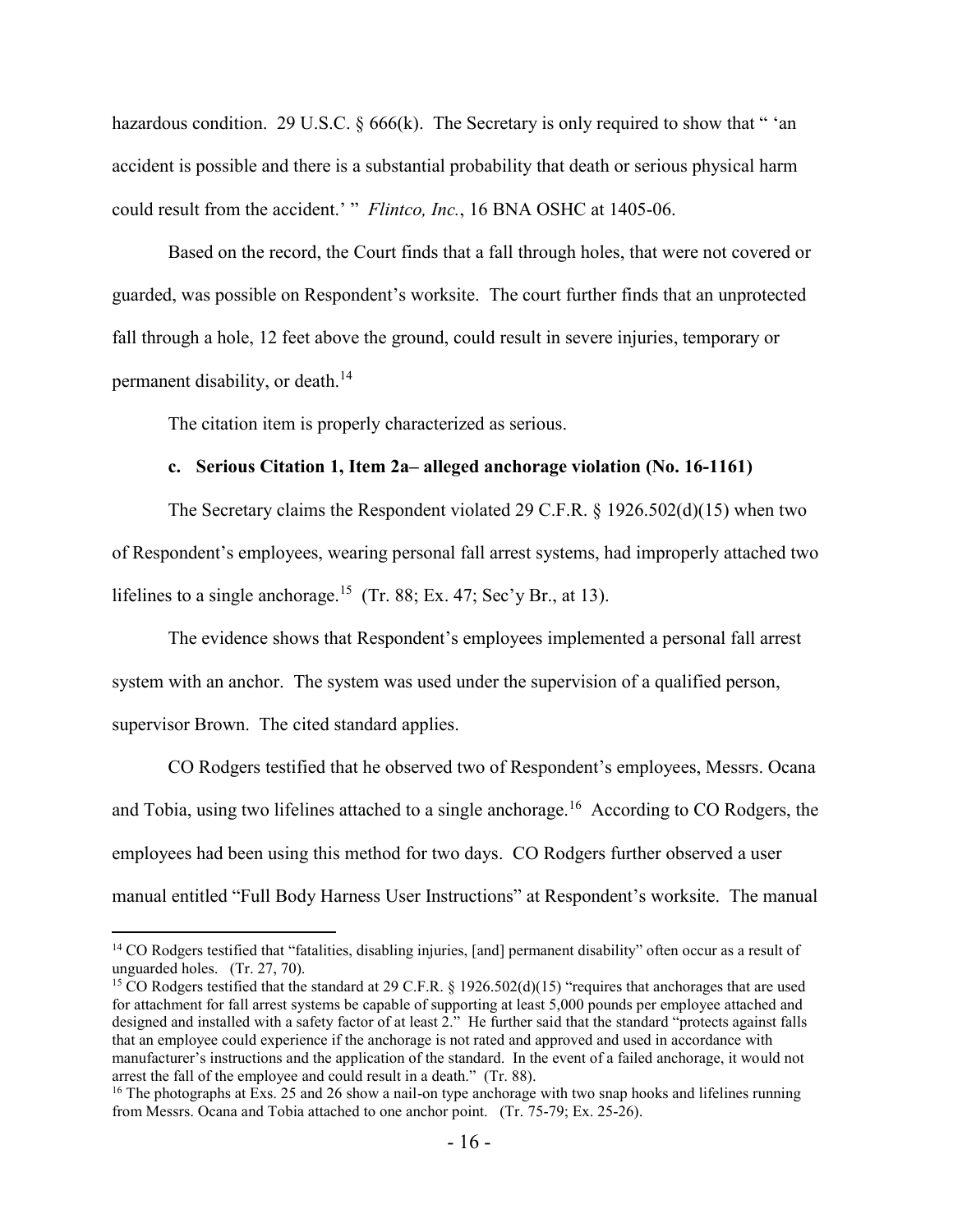specified the appropriate usages of body harnesses and anchorages for personal fall arrest systems. The manual permitted only one user per anchorage; otherwise the anchor would not comply with the OSHA standard.<sup>17</sup> The "Performance" section of the manual also required the maintenance of a safety factor of two.<sup>18</sup> Because two lifelines were improperly attached to a single anchor, the anchorage was not " 'installed' and 'used' as 'designed.' " <sup>19</sup> *William Trahant, Jr., Constr., Inc.*, No. 15-0489, 2017 WL 3399778, at \*8 (O.S.H.R.C.A.L.J. June 26, 2017) (finding that the employer violated 29 C.F.R. § 1926.502(d)(15) where the CO observed that the roof anchorage "was not 'installed' and 'used' as 'designed.' "). The standard was violated. (Tr. 75-81, 89-90, 103; Exs. 25-26, 34-35, 47).

CO Rodgers testified that Respondent's employees "were exposed to a hazard of a fall of up to 22 feet from that edge of the roof, and if they indeed had fallen, naturally the possibility of a fatality, of a death, if they had used that anchorage and exceeded its limitations and capability and it had failed and did not arrest their fall." He said that the improper use of an anchorage could cause the anchorage to fail and the employees to fall about 18-22 feet to the ground. Exposure to the hazard has been established. (Tr. 81-82, 88).

Both Messrs. Brown and Rodriguez were on the roof while Messrs. Ocana and Tobia were attached to a single anchorage. Further CO Rodgers testified that, upon request, he was given a copy of the manufacturer's manual for the body harnesses and anchorage use. The manual was present on the roof when the two employees were using the lone anchor point.

<sup>&</sup>lt;sup>17</sup> The "Use Limitations" section of the manual stated:

<sup>1.</sup> Permanent Roof Anchors are designed for a single user (including clothing, tools, etc.) with a capacity up to 310 pounds (140 kg).

<sup>(</sup>Tr.79-80; Ex. 36).

 $18$  CO Rodgers testified that the anchorage could not maintain a safety factor of two and comply with the manual and OSHA standard if two employees were attached to the anchor point. (Tr. 89).

<sup>&</sup>lt;sup>19</sup> CO Rodgers testified that most roof anchorages are not designed to carry a capacity of two individual loads per employee. (Tr. 83-84). He testified that "in order for that anchorage to be used in compliance with the OSHA standard, it cannot have more than one user attached to it." (Tr. 84).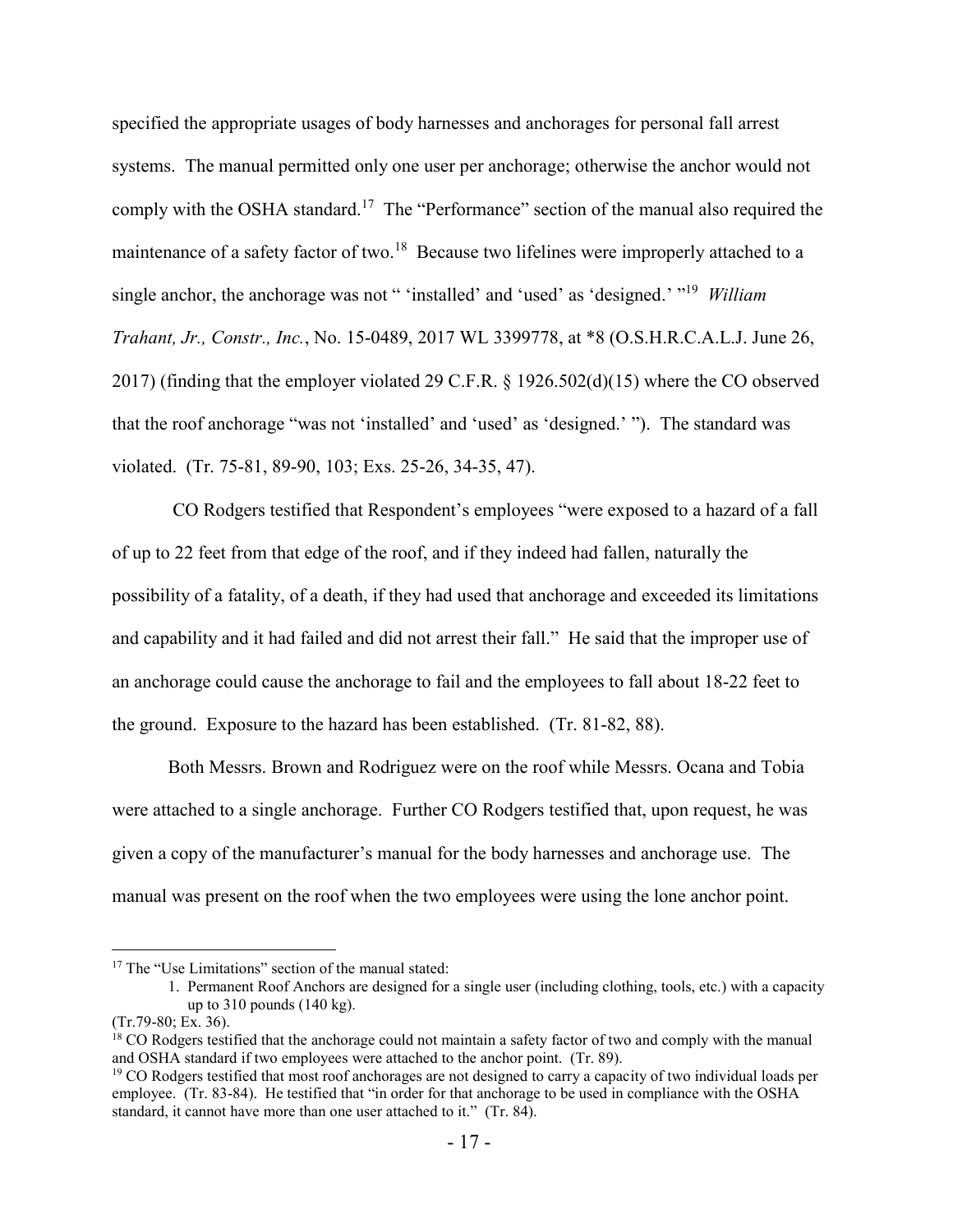Respondent should have known, through the manufacturer's instructions, the employees' use of the anchorage was improper. CO Rodgers further testified Respondent's employees, including Mr. Rodriguez, had been trained in fall arrest systems. CO Rodgers concluded that based on Mr. Brown's 30 years of experience in roofing, Mr. Rodriguez's training in fall arrest systems and the manual that was on the roof of the worksite, Respondent should have been informed on how to properly use the anchor. Knowledge has been established. (Tr. 49, 71, 82- 85, 107).

The citation is affirmed.

The Secretary characterized this citation as serious. A violation is "serious" if there was a substantial probability that death or serious physical harm could have resulted from the hazardous condition. 29 U.S.C. § 666(k). The Secretary is only required to show that "'an accident is possible and there is a substantial probability that death or serious physical harm could result from the accident.' " *Flintco, Inc.*, 16 BNA OSHC at 1405-06.

The Court finds, based on the record, that an anchorage failure was possible on Respondent's worksite. The Court further finds that a fall of 18 feet, due to a failed anchorage, could result in severe injuries, including broken bones, or death. (Tr. 82, 88). *See Daniel Crowe Roof Repair*, 23 BNA OSHC 2001, 2017 (No. 10-2090, 2011) (roofing an inherently dangerous activity).

The citation item is properly characterized as serious.

## **2. Penalties**

"Section 17(j) of the [OSH] Act, 29 U.S.C.  $\S$  666(j), requires that when assessing penalties, the Commission must give 'due consideration' to four criteria: the size of the employer's business, gravity of the violation, good faith, and prior history of violations." *Hern*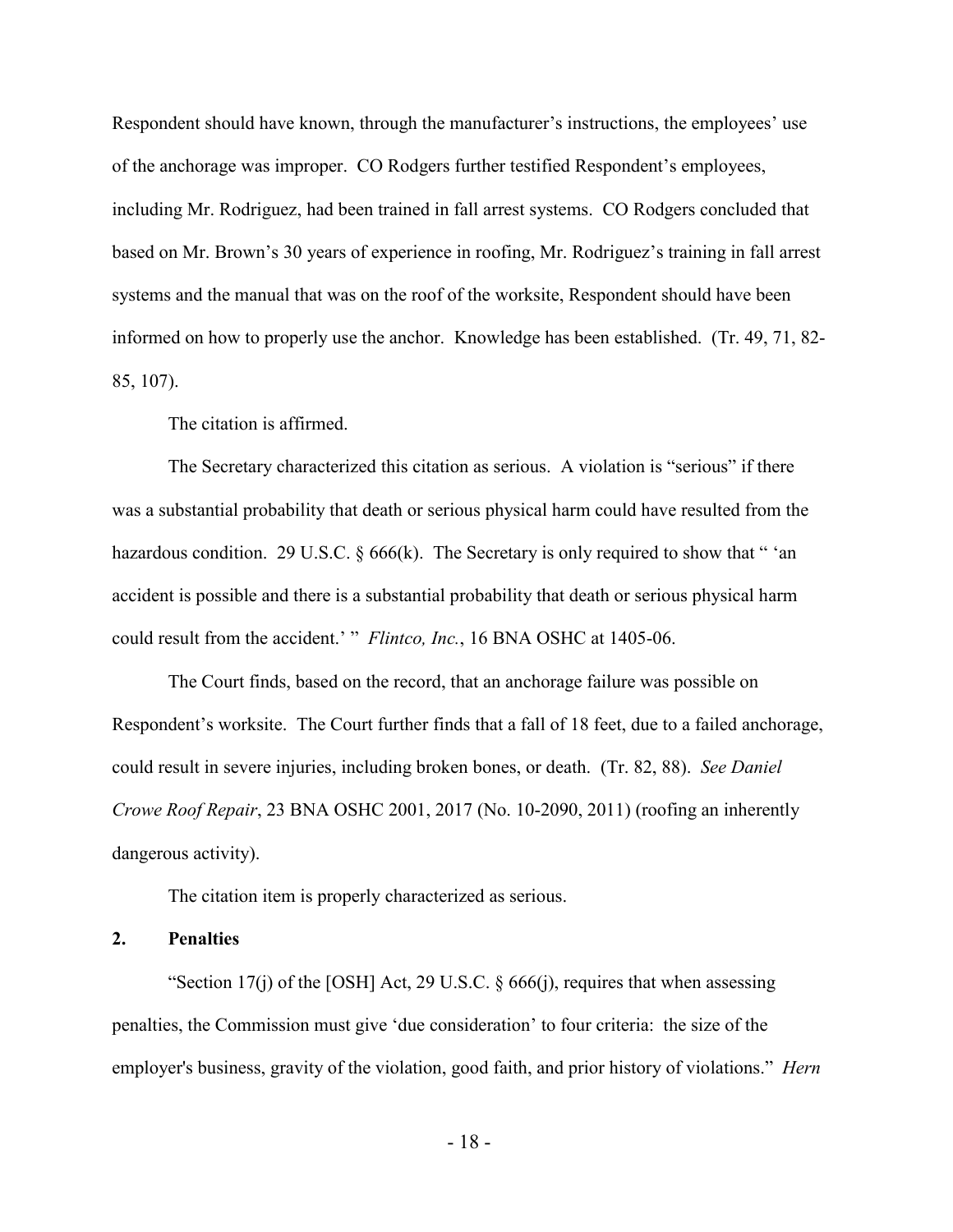*Iron Works, Inc.*, 16 BNA OSHC 1619, 1624 (No. 88-1962, 1994). When determining gravity, typically the most important factor, the Commission considers the number of exposed employees, the duration of their exposure, whether precautions could have been taken against injury, and the likelihood of injury. *Id.* When evaluating good faith:

[T]he Commission focuses on a number of factors relating to the employer's actions, 'including the employer's safety and health program and its commitment to assuring safe and healthful working conditions[,]' in determining whether an employer's overall efforts to comply with the OSH Act and minimize any harm from the violations merit a penalty reduction.

*Monroe Drywall Constr., Inc.*, 24 BNA OSHC 1209, 1211 (No. 12-0379, 2013) (citations omitted). The Commission is the "final arbiter" of penalties. *Hern Iron Works,* 16 BNA OSHC at 1622 (citation omitted).

Regarding Docket No. 16-1162, serious Citation 1, Item 1c, the uninspected fall arrest

system violation, the Secretary proposed a penalty of \$5,390. For Docket No. 16-1161, serious

Citation 1, Item 1, the unguarded hole violation, the Secretary proposed a penalty of \$5,390.

For serious Citation 1, Item 2a, the anchorage violation, the Secretary proposed a penalty of

\$5,390.

 $\overline{a}$ 

For each of these penalty calculations, the Secretary initially issued a penalty amount of \$7,000. But the Secretary applied a 30% reduction to account for Respondent's small business size, a 10% increase due to Respondent's prior history of an OSHA violation,<sup>20</sup> and no reduction for good faith. (Tr. 50).

 $20$  On January 19, 2016, less than two months before the inspections at issue here, OSHA inspected a different Payton Roofing Inc. worksite and issued a citation alleging a serious violation of 29 C.F.R. § 1926.502(h)(1)(iii)*.* Respondent filed a timely notice of contest, but failed to appear at the trial. After hearing the Secretary's case and viewing the evidence put forth, the judge affirmed the citation and assessed a civil penalty against Payton Roofing Inc. in the amount of \$2,800. The judge's decision became the final order of the Commission on January 4, 2017, well after the inspections were conducted and the citations issued in this matter. *Payton Roofing, Inc.,* 26 BNA OSHC 1445, 1449 (No. 16-1163, 2017)(ALJ).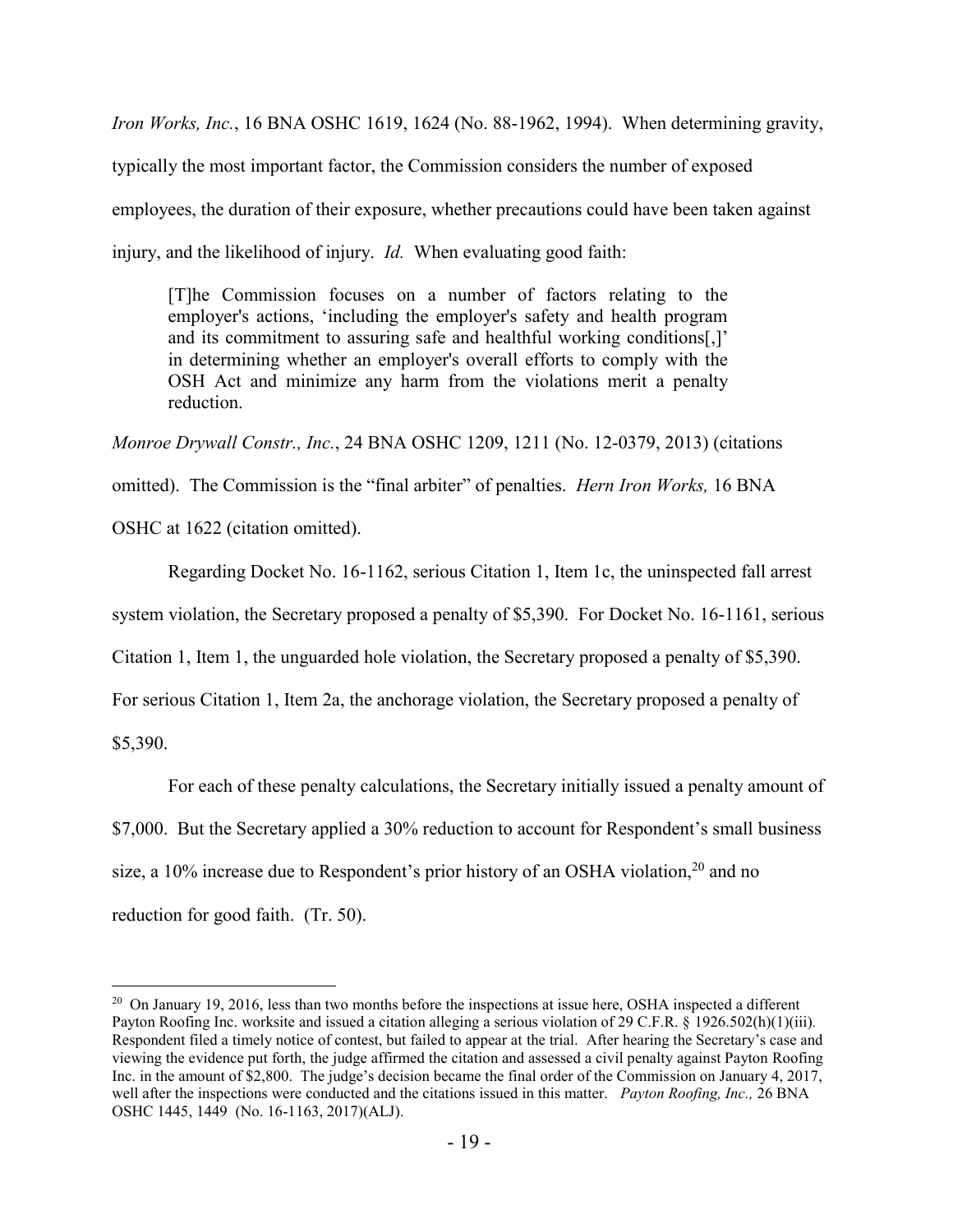CO Rodgers did not recommend a good faith reduction for Citation 1, Item 1c, in Docket No. 16-1162 because the severity of the item was deemed to be high because a failure of the lifeline could result in a fatality. The assigned probability for the item was greater because Mr. Ocana had been using the defective lifeline for two days, about 8 hours each day. (Tr. 37-40, 49-51, 55-56, 68-70, 78-79, 83-86, 94-96; Sec'y Br. at 1). CO Rodgers also testified that the severity of the Citation 1, Item 1, in Docket No. 16-1161, was deemed to be high because a fall of 12 feet could result in a disabling, permanent injury or death. The assigned probability for the item was greater because employees had been working around the holes for two days. (Tr. 70-72; Ex. 18, at p. 4). He further said that the severity of the Citation 1, Item 2a, in Docket No. 16-1161, was deemed to be high because a fall could result in injuries ranging from temporary to permanent disability, broken bones and death. The assigned probability for the item was greater because employees had been using this anchorage for the past two days, about eight hours a day. (Tr. 90). The Court also agrees that the gravity of these violations is high. All of the safety hazards here had a high likelihood of injury and could have been readily mitigated, but Respondent chose not to take simple precautions in order to complete the job.

The Court agrees with the Secretary's approach to these factors with one exception. The Court disagrees with the Secretary's imposition of a 10% increase for Respondent's prior history. The Court is unwilling to consider, for the purpose of imposing a 10% increase in the penalty, a prior citation that became a final order of the Commission well after the inspections were conducted and the citations issued in this matter.

The Commission is not bound by the Secretary's proposed penalties. *Hern Iron Works, Inc.*, 16 BNA OSHC at 1621-22. Once a citation is contested, the Secretary's proposed

 $-20-$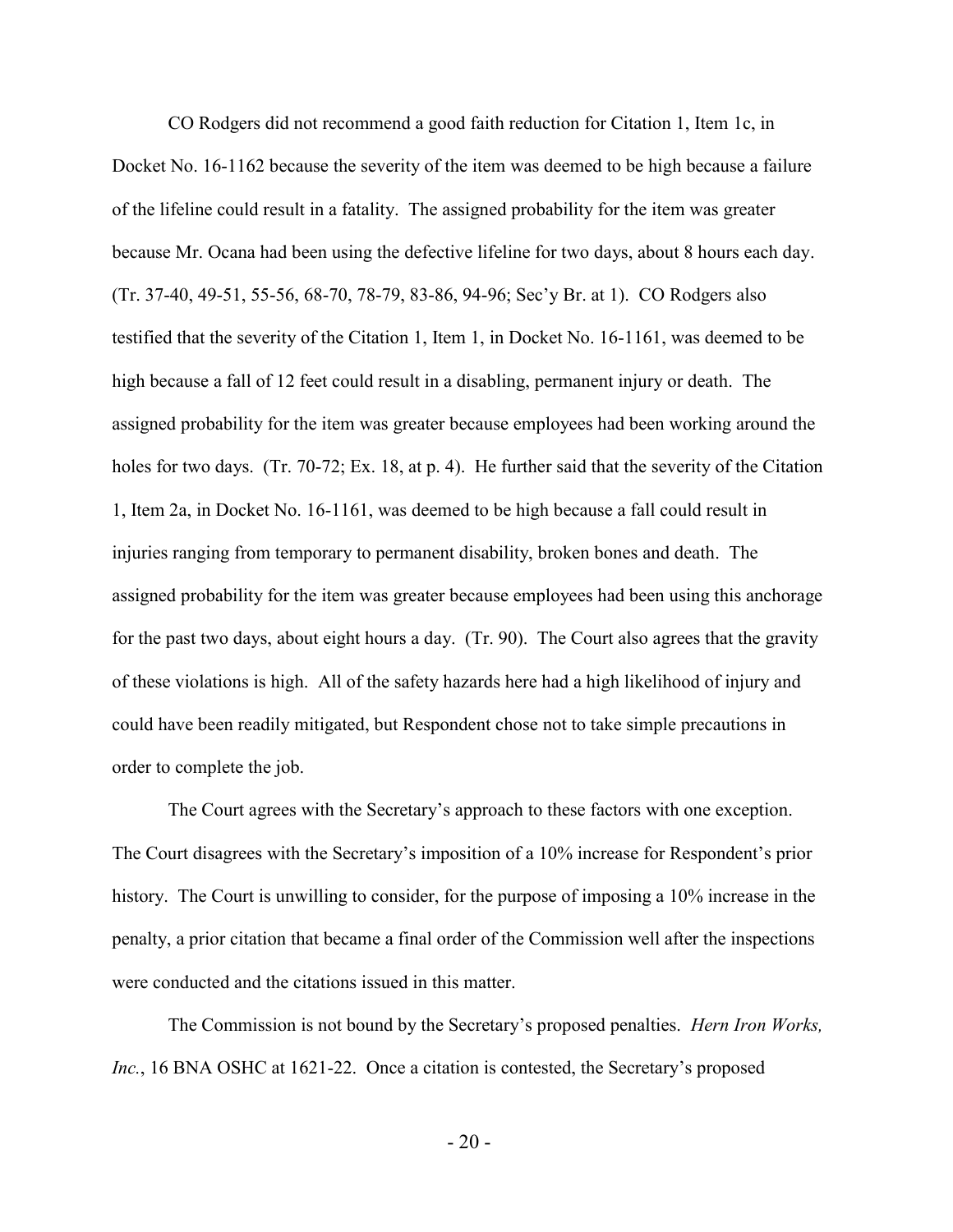penalties become advisory and the penalty amount is left to the discretion of the Commission. *Id.* at 1622; *see also Brennan v. OSHRC*, 487 F.2d 438, 442 (8 th Cir. 1973) ("Congress gave the OSHRC the authority to assess penalties.... The Secretary's proposed penalty is effective only if not contested; once contested, the OSHRC can affirm the proposed penalty, modify it, vacate it, or direct other appropriate relief."). Further, when considering an employer's history of previous violations when determining the appropriate penalty amount, the history of prior violations should not include a judge's decision that, at the time of the inspections and issuance of citations at issue, was pending before the Commission. *Gen. Steel Fabricators, Inc.*, 5 BNA OSHC 1837, 1838 (No. 76-710, 1977) (Inasmuch as the earlier penalty order was not final, the Judge erred by taking cognizance of it in determining the penalty.).

The Court finds that because the previous citation was not final order at the time the citations here were issued, it cannot be used by the Secretary to impose a 10% increase for the penalty amount. The 10% increase for history is therefore excluded, reducing the penalties for each citation as follows: regarding Docket No. 16-1162, the penalty in Citation 1, item 1c is reduced to \$4,900; for Docket No. 16-1161, the penalty for Citation 1, item 1 is reduced to \$4,900 and the penalty in Citation 1, item 2a, is reduced to \$4,900. The total Court assessed penalty for these affirmed citation items is \$14,700.

#### **FINDINGS OF FACT AND CONCLUSIONS OF LAW**

All findings of fact and conclusions of law relevant and necessary to a determination of the contested issues have been made above. *See* Fed. R. Civ. P. 52(a). All proposed findings of fact and conclusions of law inconsistent with this decision are denied.